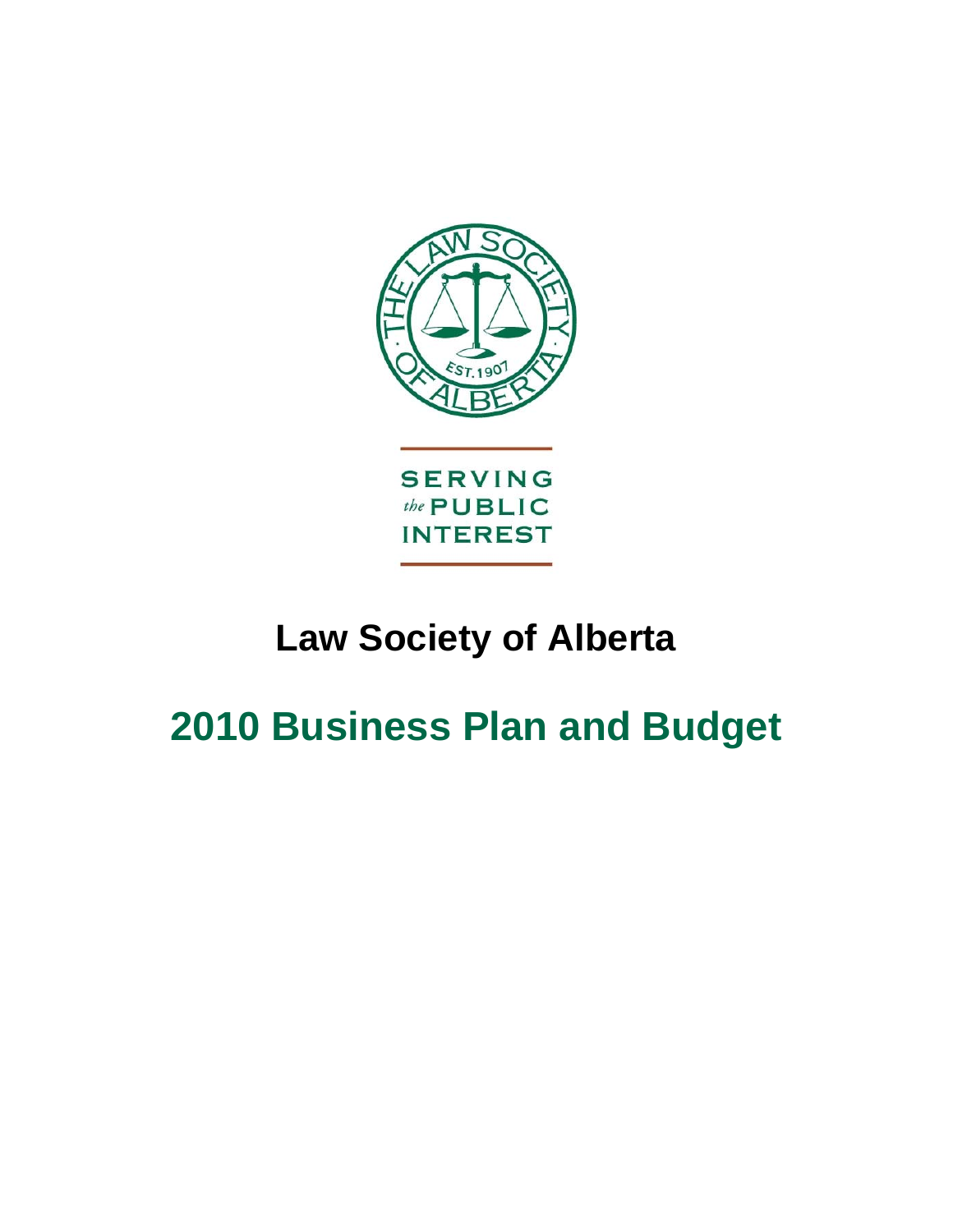# **Table of Contents**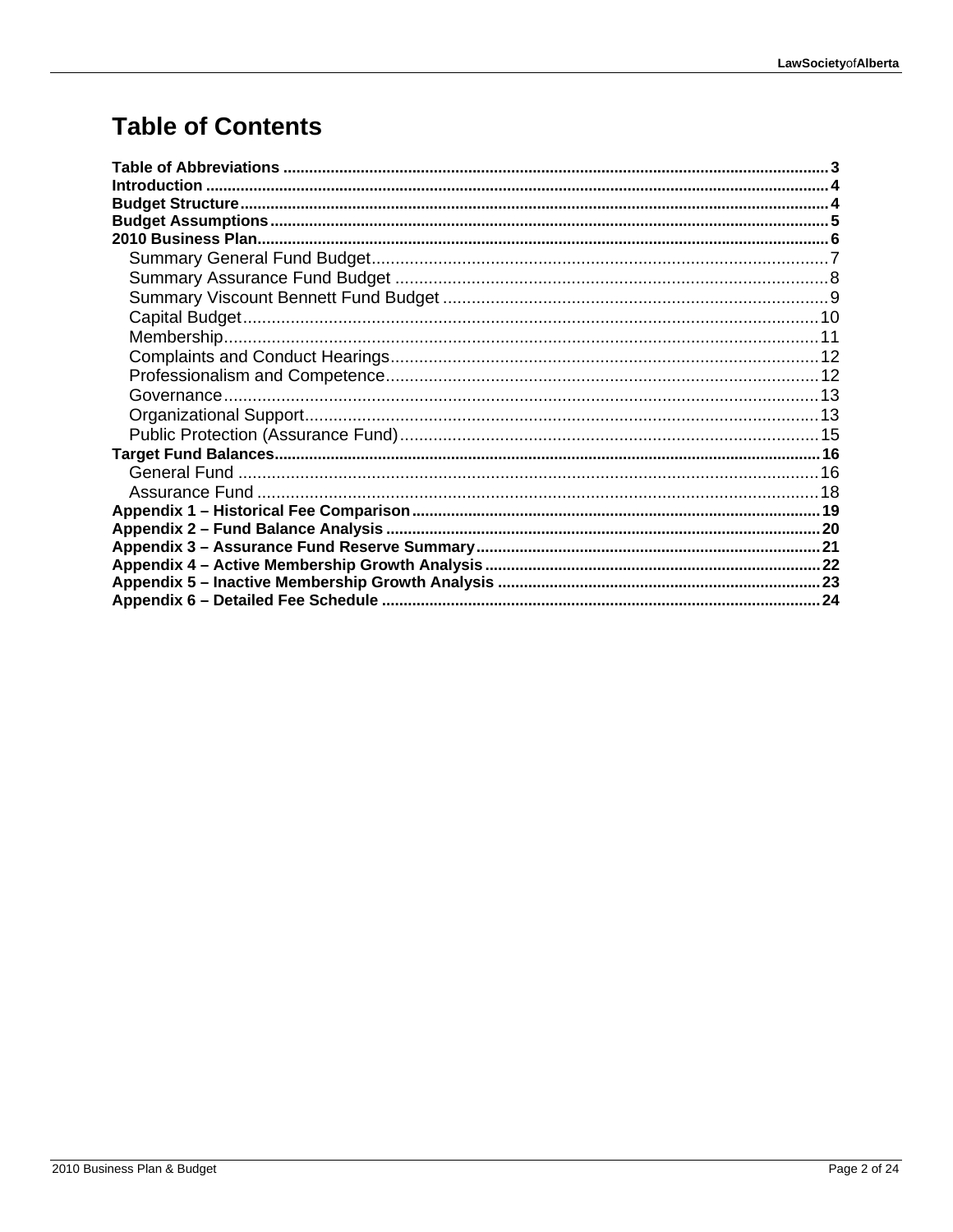# <span id="page-2-0"></span>**Table of Abbreviations**

| <b>ADLS</b>   | Alternate Delivery of Legal Services             |
|---------------|--------------------------------------------------|
| <b>ALIA</b>   | Alberta Lawyers Insurance Association            |
| <b>ASSIST</b> | Alberta Lawyer Assist Program                    |
| <b>CanLII</b> | Canadian Legal Information Institute             |
| <b>CBA</b>    | <b>Canadian Bar Association</b>                  |
| <b>CLIA</b>   | <b>Canadian Lawyers Insurance Association</b>    |
| <b>CPD</b>    | <b>Continuing Professional Development</b>       |
| <b>CPI</b>    | <b>Consumer Price Index</b>                      |
|               |                                                  |
| <b>CPLED</b>  | Canadian Centre for Professional Legal Education |
| <b>FLSC</b>   | Federation of Law Societies of Canada            |
| <b>HR</b>     | <b>Human Resources</b>                           |
| <b>LASA</b>   | Legal Archives Society of Alberta                |
| <b>LSA</b>    | Law Society of Alberta                           |
| <b>LLP</b>    | <b>Limited Liability Partnership</b>             |
| <b>PBLA</b>   | Pro Bono Law Alberta                             |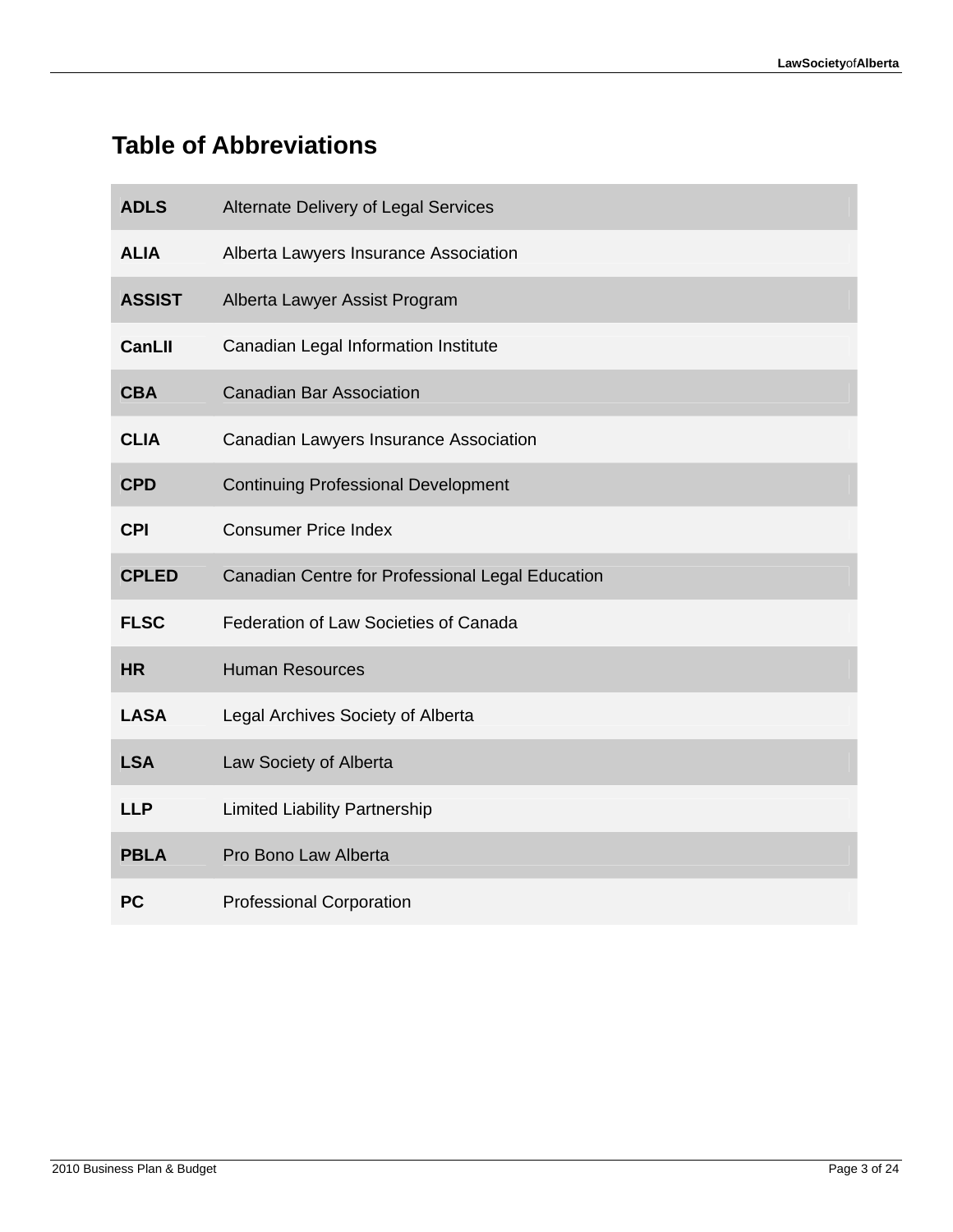### <span id="page-3-0"></span>**Introduction**

The 2010 Law Society of Alberta (LSA) business plan and budget is presented below. The budget was driven by business plans prepared by area leaders and reviewed by the Management Committee. Summary budgets for each fund precede a synthesis of these business plans in the 2010 Business Plan section.

This 2010 business plan and budget is presented to the Benchers for approval on the recommendation of the Finance Committee. The Finance Committee met on August 19, 2009 and September 3, 2009 to review and provide feedback to LSA management about the 2010 business plan and budget. The 2010 budget reflects a practice fee increase of \$205 to \$1,475 and a decrease in the Assurance Fund levy of \$95 to \$570. With the previously approved ALIA levy of \$2,600, the overall increase in total fees from 2009 to 2010 is \$910 (Appendix 1).

# <span id="page-3-1"></span>**Budget Structure**

The budget of The Law Society of Alberta includes three funds:

- the **General Fund**, which covers the general operating costs of the regulatory function and other work of the LSA;
- the **Assurance Fund**, which covers the costs of compensating clients and others who are the victims of trust defalcations, as well as the cost of our loss prevention audit and custodianship programs; and
- the **Viscount Bennett Fund**, a donated sum, the interest from which funds scholarships.

Our fiscal year end is October 31. We refer to:

- **Budget 2010,** which means the fiscal year beginning November 1, 2009 and ending October 31, 2010;
- **Budget 2009,** which means the fiscal year beginning November 1, 2008 and ending October 31, 2009; and
- **Forecast 2009** which is our forecast of the actual revenue and actual spending for the fiscal year beginning November 1, 2008 and ending October 31, 2009.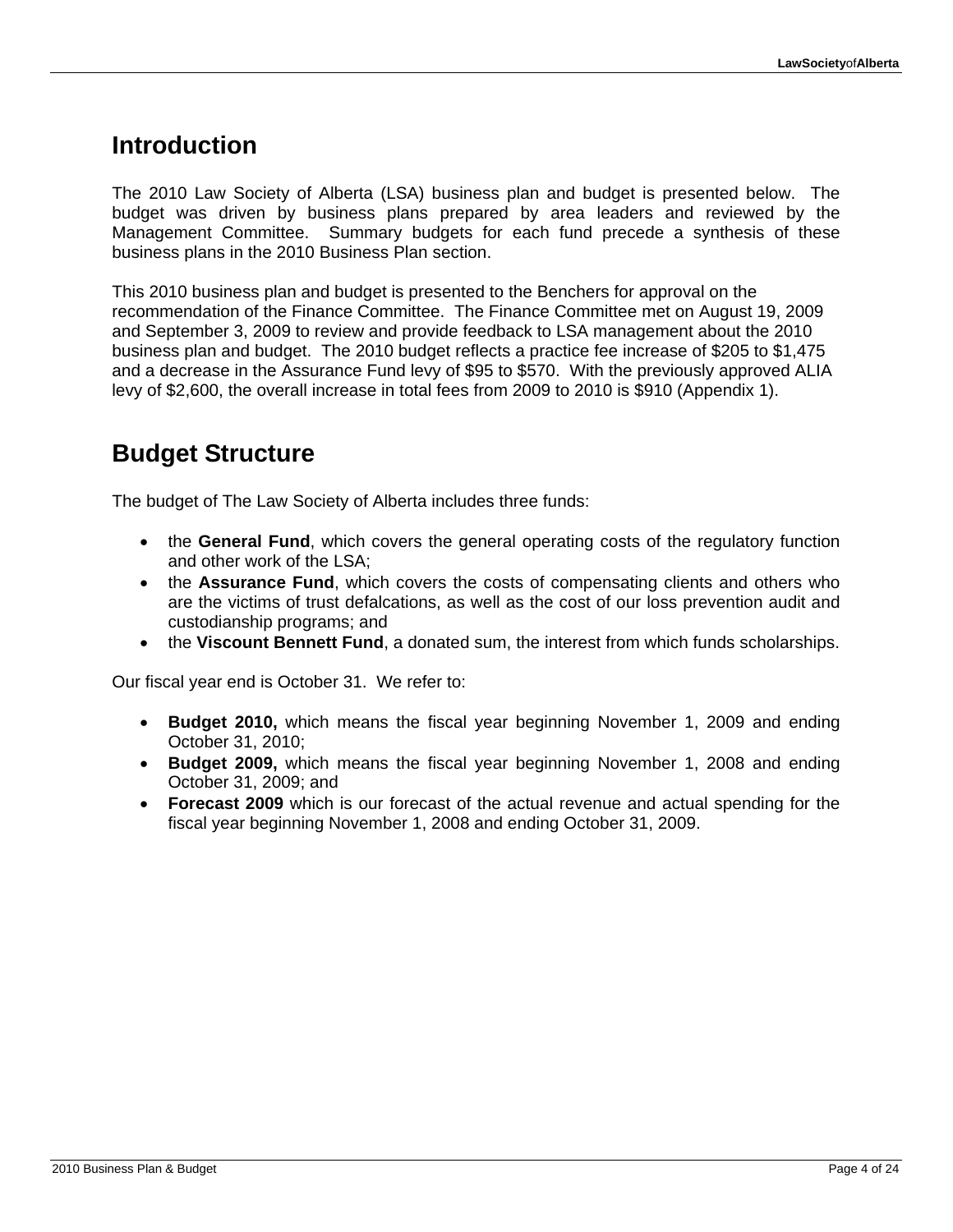## <span id="page-4-0"></span>**Budget Assumptions**

This budget is built on the following assumptions:

- Excluding staff additions and merit increases, we have assumed a 2% increase in wage costs. This increase is designed to keep our compensation levels on pace with labour market trends in Alberta. While the average wage increases in Alberta were 5.4% and 5.8% over the past 12 and 18 month period respectively, there has been a considerable decline in wage rate growth in the first four months of 2009. Given current economic conditions, we expect this decline in market wages to continue into 2010.
- General inflationary increases in other costs were based on changes in the Consumer Price Index (CPI) as reported by Statistics Canada. The monthly average for Alberta is 2.2% and 1.5% for the past 18 and 12 months respectively. We have used a 2% inflation factor in the 2010 budget to reflect generally higher costs in Calgary relative to the overall Alberta marketplace.
- Membership growth at 2.0% from 2009 to 2010. Over the past number of years, membership growth has been about 2.6% on average (Appendices 4 and 5). However, growth has slowed in 2008 and 2009. Consequently, we have assumed a more conservative growth rate of 2% for the purposes of this budget.
- This budget includes an increase of \$205 in the General Fund practice fee (to \$1,475 from \$1,270 in 2009) and a decrease of \$95 in the Assurance Fund levy (to \$570 from \$665 in 2009). Refer to Appendix 6 for detailed fee information.
- Unrealized gains or losses on changes in the market value of investments related to the Assurance and Viscount Bennett funds have not been budgeted for as these amounts are virtually impossible to predict and are non-cash items by nature.
- The provision for Assurance Fund claims and costs is very difficult to predict. Consequently, the budget for this item is based recent historical experience (Appendix 3). Actual claims experience may differ significantly from the budget amount.
- This budget does not include a provision for potential office premises cost increases that may arise during the planning period. While the LSA is actively exploring new or expanded lease space in both Edmonton and Calgary, it is very difficult to determine the timing and additional cost associated with any potential changes to our leased premises configurations. Our future space requirements are largely dependant upon the recommendations of the Safety of Trust Implementation Task Force. At the time of development of this budget, the task force's work was still in progress. The cost of additional space required as a result of these recommendations could be offset by additional revenue generated through a fee related to the operation of lawyer trust accounts.
- Ex-gratia payments have not been included in this budget as these amounts are very difficult to predict and can vary significantly from year to year.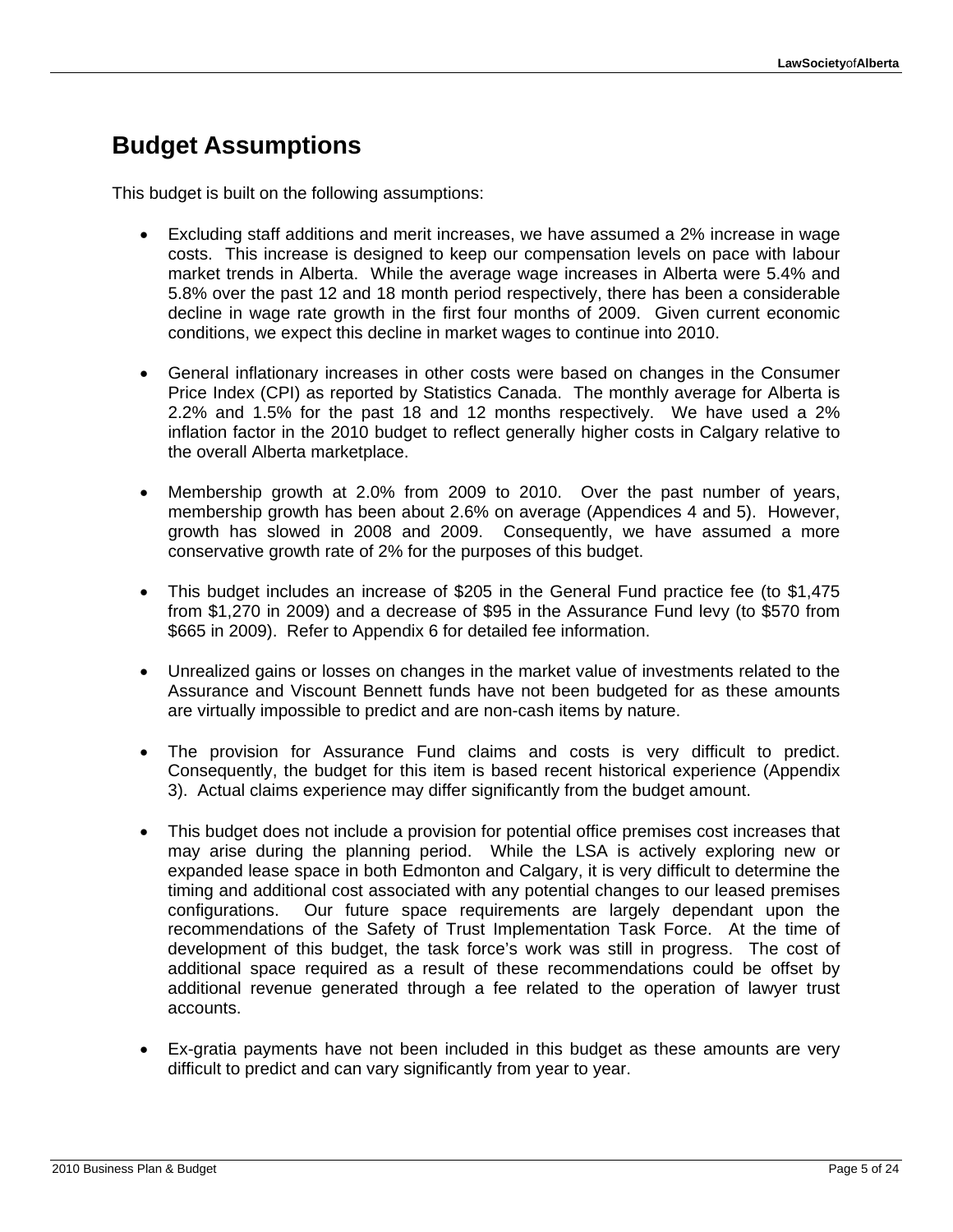### <span id="page-5-0"></span>**2010 Business Plan**

This year's budget preparation began with each department developing a business plan, which forms the foundation for this budget.

In organizing the business plans we broke down our work into five core areas of the LSA:

- **Membership** this group deals with all aspects of applications for new membership, Professional Corporations (PCs) and Limited Liability Partnerships (LLPs), and deals with all changes in membership, and annual renewals. The Canadian Centre for Professional Legal Education (CPLED) connects to the LSA in this department.
- **Complaints & Conduct Hearings** in which we review, resolve where possible, and investigate complaints, refer to practice review where appropriate, and prosecute as appropriate.
- **Public Protection** includes our professional liability program through the Alberta Lawyers Insurance Association (ALIA), and our Assurance Fund program to compensate those suffering losses of trust funds through lawyer theft.
- **Professionalism & Competence** this bundles together all of our programs that support the professional work of lawyers: Continuing Professional Development (CPD), practice advice, pro bono, libraries, equity ombudsperson, and equity programs.
- **Governance** the governance of the organization, including the development of policy for consideration by the benchers.

To these we add:

**Organizational support** – the supports necessary to carry out all of our work: Corporate Services (Information Technology, Accounting, Communications, Privacy and Records, and Office Services), Human Resources and Counsel.

#### **Alignment with Strategic Plan**

In our strategic planning the benchers made it clear we must do a first class job of our regulatory work. That encompasses credentials and education, complaints and hearings processes, and ensuring that lawyers are professionally competent. We also include the operation of the Assurance Fund in this work. The business plan that follows includes work in all of these areas.

When we completed our staff consultation about strategic initiatives, they added, from their perspective, three issues:

- Customer service
- Being knowledgeable about the Law Society
- Respectful communications

These are also incorporated into the plan.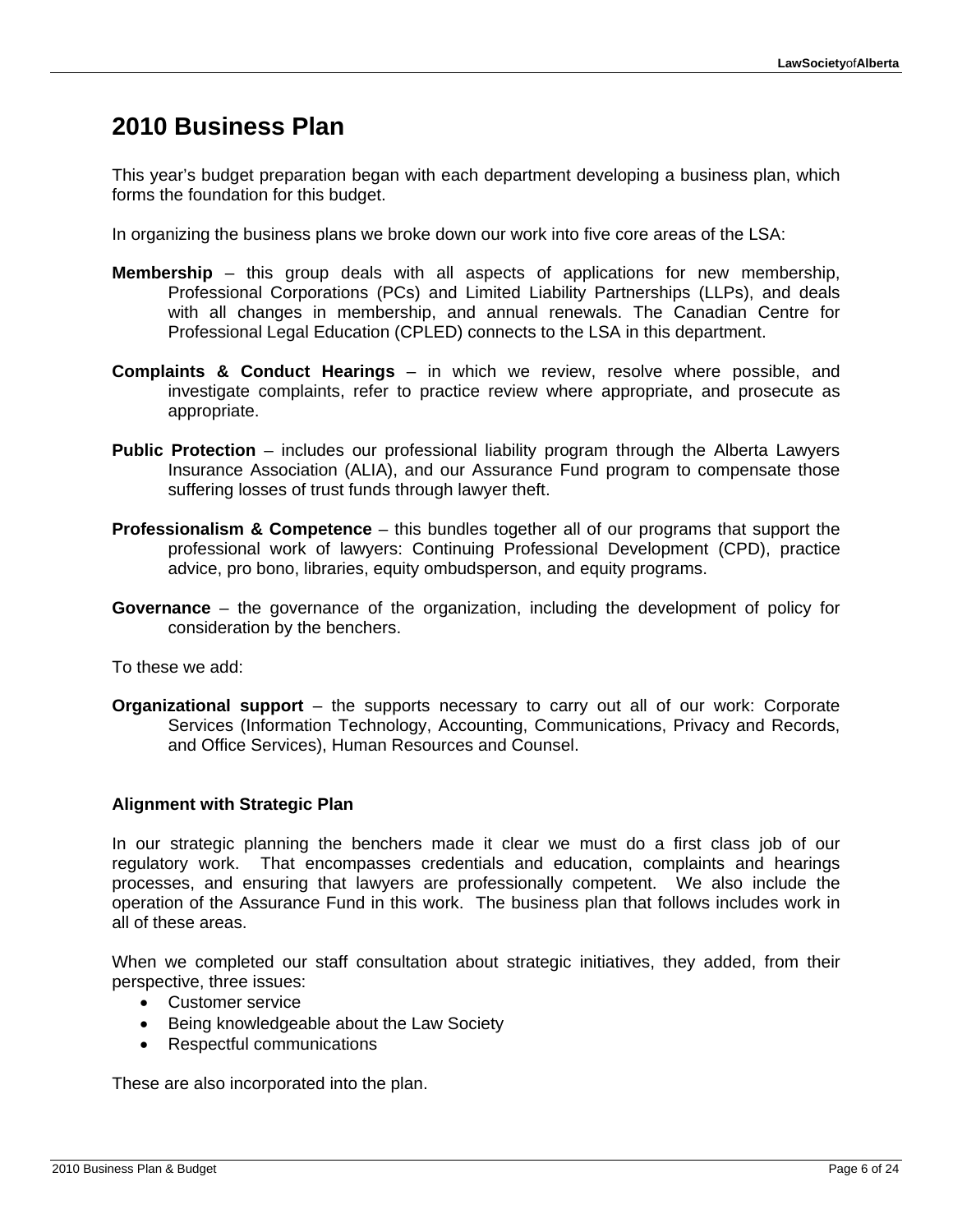### *Summary General Fund Budget*

#### **The Law Society of Alberta General Fund Budget For the Year Ending October 31, 2010**

|                                      |                       |                  |                  | Variance<br>2009 Forecast | Variance<br>2010 Budget |           |
|--------------------------------------|-----------------------|------------------|------------------|---------------------------|-------------------------|-----------|
|                                      | 2009                  | 2009             | 2010             | <b>VS</b>                 | <b>VS</b>               |           |
|                                      | <b>Budget</b>         | Forecast*        | <b>Budget</b>    | 2009 Budget               | 2009 Budget             |           |
| Revenue:                             |                       |                  |                  |                           |                         |           |
| Fees                                 | \$<br>11,798,361      | \$<br>11,753,658 | \$<br>13,755,562 | \$<br>(44, 703)           | \$1,957,201             |           |
| Inter-fund management fees           | 2,744,100             | 2,744,100        | 3,063,696        |                           |                         | 319,596   |
| Investment income                    | 190,000               | 50,000           | 13,000           | (140,000)                 |                         | (177,000) |
| Other revenue                        | 84,000                | 94,500           | 96,000           | 10,500                    |                         | 12,000    |
|                                      | 14,816,461            | 14,642,258       | 16,928,258       | (174, 203)                | 2,111,797               |           |
| <b>Expenses:</b>                     |                       |                  |                  |                           |                         |           |
| Membership                           | 1,076,275             | 993,832          | 1,121,962        | (82, 443)                 |                         | 45,687    |
| Complaints and conduct hearings      | 3,131,086             | 3,327,217        | 3,328,747        | 196,131                   |                         | 197,661   |
| Professionalism and competence       | 2,239,620             | 2,243,218        | 2,416,674        | 3,598                     |                         | 177,054   |
| Governance                           | 1,437,646             | 1,762,242        | 2,213,148        | 324,596                   |                         | 775,502   |
| Organizational support               | 7,497,186             | 7,395,140        | 7,790,895        | (102,046)                 |                         | 293,709   |
|                                      | 15,381,813            | 15,721,649       | 16,871,426       | 339,836                   | 1,489,613               |           |
| Net income (loss) before other items | (565, 352)            | (1,079,391)      | 56,832           | (514, 039)                |                         | 622,184   |
| Other items:                         |                       |                  |                  |                           |                         |           |
| Ex-gratia payments                   |                       | 925,000          |                  | 925,000                   |                         |           |
| Saftey of trust property             | 20,000                |                  |                  | (20,000)                  |                         | (20,000)  |
| Net income (loss)                    | \$<br>$(585, 352)$ \$ | $(2,004,391)$ \$ | 56,832           | \$<br>(1,419,039)         | \$                      | 642,184   |

<span id="page-6-0"></span>*\*Actual results for November 1, 2009 to June 30, 2009 plus estimated results for July 1, 2009 to October 31, 2009*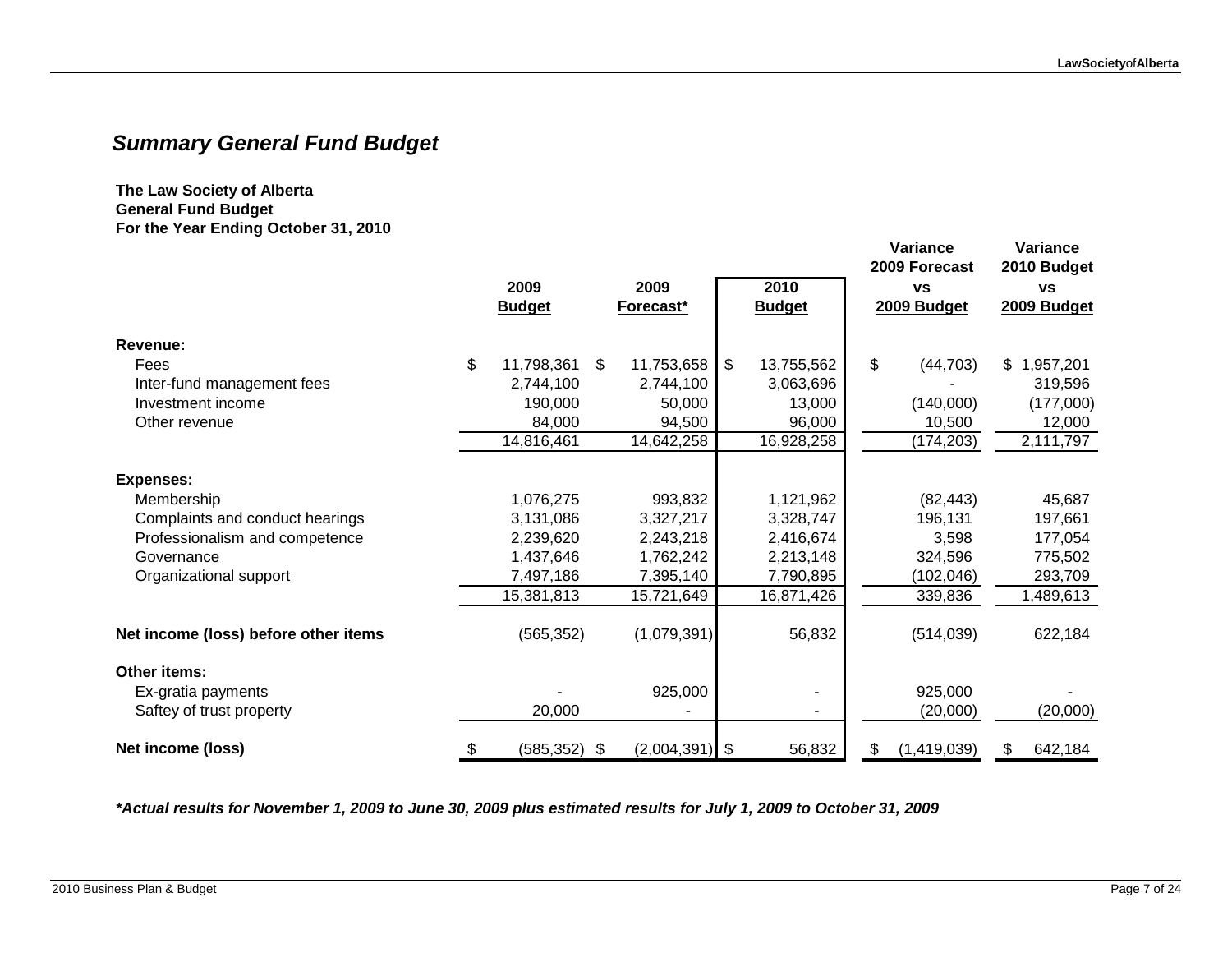**Variance**

**Variance**

### *Summary Assurance Fund Budget*

**The Law Society of Alberta Assurance Fund Budget For the Year Ending October 31, 2010**

|                                                       | 2009<br><b>Budget</b> |      | 2009<br><b>Forecast*</b> |      | 2010<br><b>Budget</b> |    | 1 ui 1ui 1vv<br>2009 Forecast<br>VS.<br>2009 Budget | 2010 Budget<br>VS.<br>2009 Budget |               |
|-------------------------------------------------------|-----------------------|------|--------------------------|------|-----------------------|----|-----------------------------------------------------|-----------------------------------|---------------|
| Revenue:                                              |                       |      |                          |      |                       |    |                                                     |                                   |               |
| Fees                                                  | \$<br>5,512,850       | \$   | 5,500,000                | \$   | 4,793,700             | \$ | (12, 850)                                           | \$                                | (719, 150)    |
| Investment income                                     | 375,000               |      | 475,000                  |      | 497,000               |    | 100,000                                             |                                   | 122,000       |
|                                                       | 5,887,850             |      | 5,975,000                |      | 5,290,700             |    | 87,150                                              |                                   | (597, 150)    |
| <b>Expenses:</b>                                      |                       |      |                          |      |                       |    |                                                     |                                   |               |
| Administration                                        | 2,059,800             |      | 2,055,785                |      | 2,219,904             |    | (4,015)                                             |                                   | 160,104       |
| Trust audit and custodianships costs                  | 2,138,057             |      | 2,263,666                |      | 2,838,152             |    | 125,609                                             |                                   | 700,095       |
| Provision for claims and costs                        | 500,000               |      | 250,000                  |      | 250,000               |    | (250,000)                                           |                                   | (250,000)     |
|                                                       | 4,697,857             |      | 4,569,451                |      | 5,308,056             |    | (128,406)                                           |                                   | 610,199       |
| Net income (loss) before other items                  | 1,189,993             |      | 1,405,549                |      | (17, 356)             |    | 215,556                                             |                                   | (1,207,349)   |
| <b>Other items:</b>                                   |                       |      |                          |      |                       |    |                                                     |                                   |               |
| Unrealized gain (loss) on market value of investments |                       |      | 500,000                  |      |                       |    | 500,000                                             |                                   |               |
| Net income (loss)                                     | \$<br>1,189,993       | - \$ | 1,905,549                | - \$ | (17, 356)             | S. | 715,556                                             |                                   | \$(1,207,349) |

<span id="page-7-0"></span>*\*Actual results for November 1, 2008 to June 30, 2009 plus estimated results for July 1, 2009 to October 31, 2009*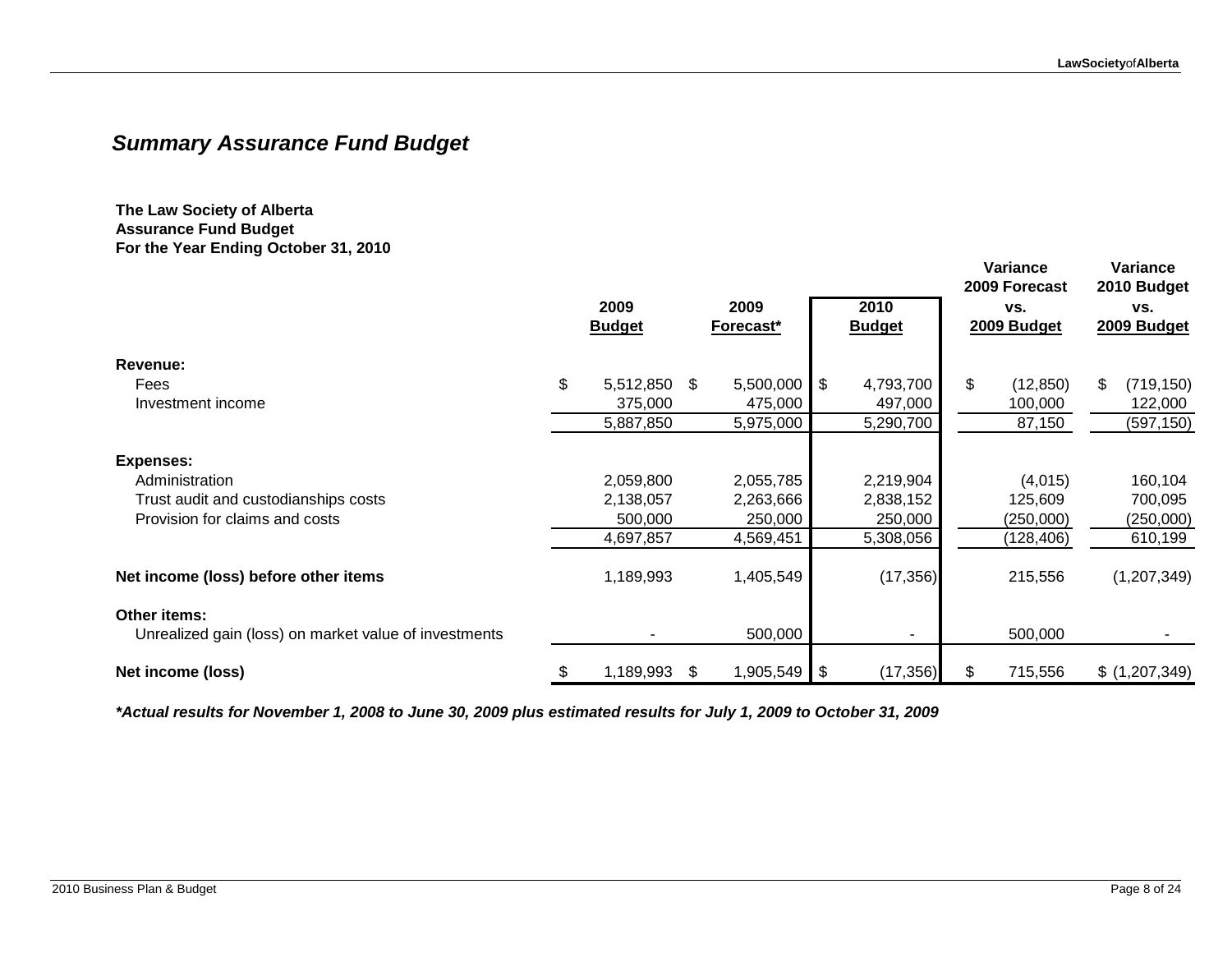### *Summary Viscount Bennett Fund Budget*

**The Law Society of Alberta Viscount Bennett Fund Budget For the Year Ending October 31, 2010**

|                                                                       | 2009<br><b>Budget</b> | 2009<br>Forecast* |        |      | 2010<br><b>Budget</b> | Variance<br>2009 Forecast<br>VS.<br>2009 Budget | Variance<br>2010 Budget<br>VS.<br>2009 Budget |     |
|-----------------------------------------------------------------------|-----------------------|-------------------|--------|------|-----------------------|-------------------------------------------------|-----------------------------------------------|-----|
| Revenue:                                                              |                       |                   |        |      |                       |                                                 |                                               |     |
| Investment income                                                     | \$<br>45,900 \$       |                   | 56,100 | \$   | 46,400                | \$<br>10,200                                    | \$                                            | 500 |
| <b>Expenses:</b>                                                      |                       |                   |        |      |                       |                                                 |                                               |     |
| Administration                                                        | 3,720                 |                   | 3,720  |      | 3,720                 |                                                 |                                               |     |
| Scholarships                                                          | 40,000                |                   | 40,000 |      | 40,000                |                                                 |                                               |     |
|                                                                       | 43,720                |                   | 43,720 |      | 43,720                |                                                 |                                               |     |
| Net income (loss) before other items                                  | 2,180                 |                   | 12,380 |      | 2,680                 | 10,200                                          |                                               | 500 |
| Other items:<br>Unrealized gain (loss) on market value of investments |                       |                   | 37,000 |      | ۰.                    | 37,000                                          |                                               |     |
| Net income (loss)                                                     | \$<br>$2,180$ \$      |                   | 49,380 | l \$ | 2,680                 | 47,200                                          | \$                                            | 500 |

<span id="page-8-0"></span> *\* Actual results for November 1, 2008 to June 30, 2009 plus estimated results for July 1, 2009 to October 31, 2009*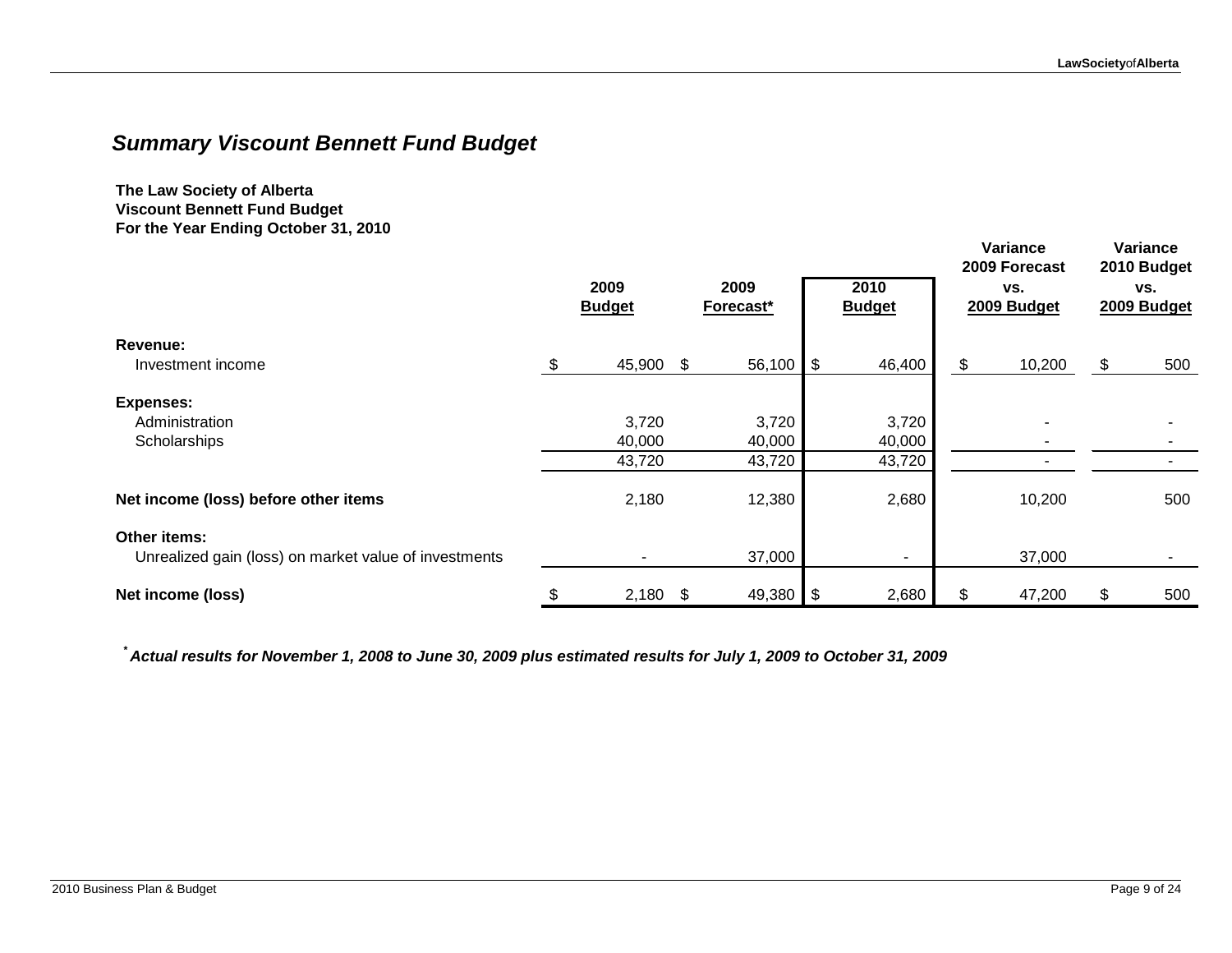# <span id="page-9-0"></span>*Capital Budget*

#### **The Law Society of Alberta Capital Budget For the Year Ending October 31, 2010**

|                                         | <b>Budget 2010</b> | Forecast 2009 | Budget 2009     |
|-----------------------------------------|--------------------|---------------|-----------------|
| <b>Furniture and equipment</b>          |                    |               |                 |
| <b>Edmonton office</b>                  |                    | \$<br>10,000  | \$<br>10,000    |
| Calgary office                          |                    | 75,000        | 75,000          |
|                                         |                    |               |                 |
|                                         |                    | 85,000        | 85,000          |
| <b>Computer equipment</b>               |                    |               |                 |
| Software                                | 150,000            | 80,000        | 80,000          |
| Workstations                            | 100,000            | 137,000       | 137,000         |
| Network servers                         | 130,000            | 195,000       | 195,000         |
| Server virtualization project           |                    | 150,000       | 150,000         |
| <b>Printers</b>                         | 20,000             | 20,000        | 20,000          |
| Telephone system                        | 30,000             |               |                 |
| Website and electronic commerce project | 250,000            | 243,000       | 250,000         |
| Document management project             | 150,000            |               |                 |
| Video conferencing equipment            | 150,000            |               | 75,000          |
|                                         | 980,000            | 825,000       | 907,000         |
|                                         |                    |               |                 |
| <b>Leasehold improvements</b>           |                    |               |                 |
| <b>Edmonton office</b>                  |                    |               |                 |
| Calgary office                          |                    | 80,000        | 80,000          |
|                                         |                    | 80,000        | 80,000          |
| Total capital additions                 | 980,000<br>\$      | \$<br>990,000 | \$<br>1,072,000 |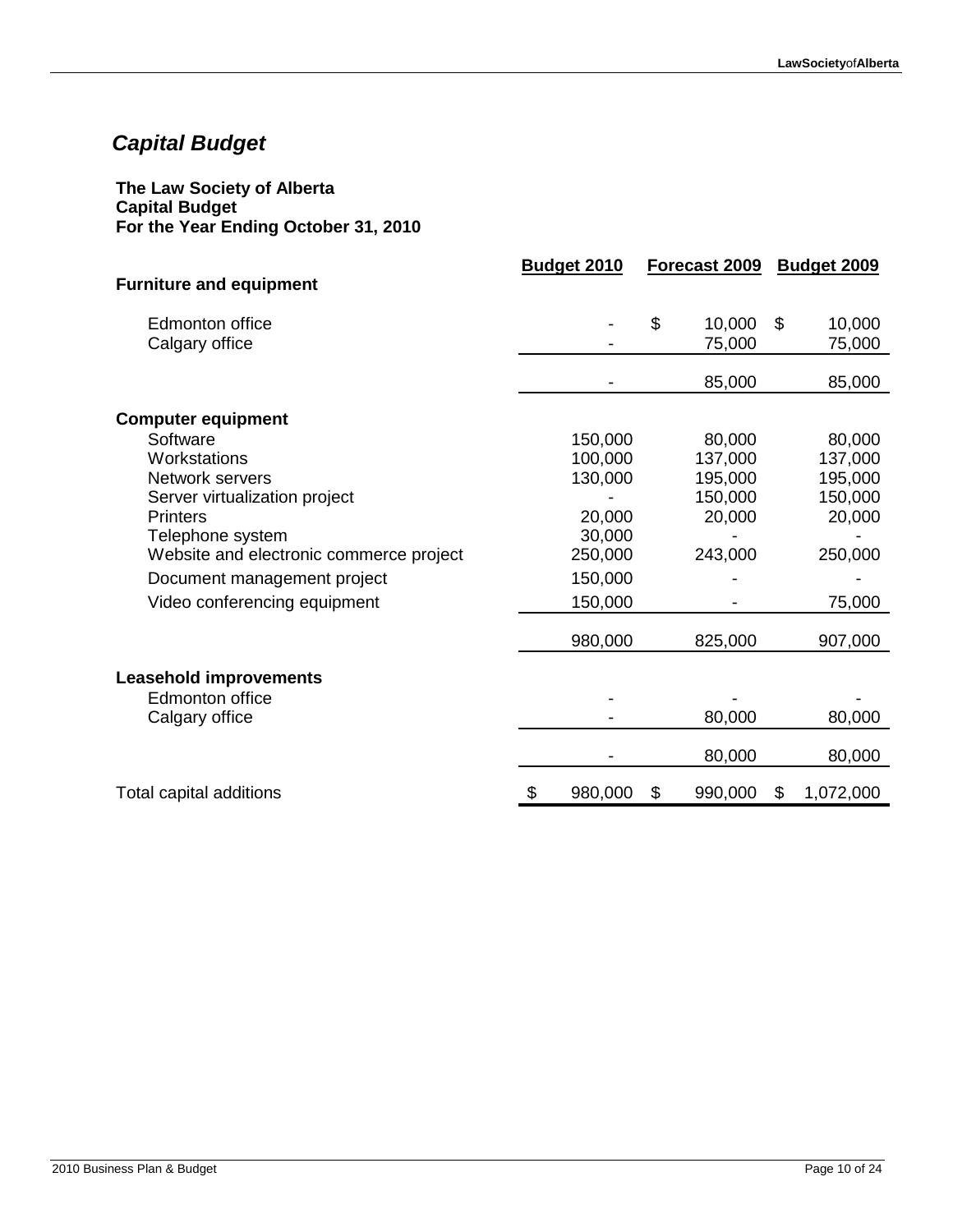### <span id="page-10-0"></span> *Membership*

### **Goals**:

- Serve the public interest by ensuring high standards of competence and good character for all those applicants seeking admission to and practising law in our jurisdiction.
- Provide a high level of customer service (internal and external customers).
- Provide service to lawyers while facilitating annual regulatory requirements such as, annual renewal of membership, insurance, Professional Corporations, LLP registrations etc.
- Continue to enhance risk assessment management internally as well as in cooperation with the larger corporate project regarding risk assessment.
- Continue to evolve business practices/policies/documentation to accommodate expectations of our customers and to operate as a model regulator (including projects such as e-commerce).
- Enhance our corporate departmental image and knowledge about our services to our customers (lawyers, students etc). This includes improvements to the website, forms and increased presentations to our customers etc.
- Enhance our relationship and productivity with the CPLED team in order to provide a more cohesive service to the students-at-law.
- Continue to develop and recognize the strengths and skills of staff in order to meet our goals and objectives.
- Encourage staff to continue striving toward their goals pursuant to the Enhanced Performance Management program.

### **2010 Initiatives:**

 The implementation of the aspects identified in the e-commerce project will significantly impact the manner in which the department handles the workload as well as improve efficiencies and turnaround times for our customers. This will impact all transactions, particularly annual practice and insurance renewals in the initial phases of e-commerce implementation. This initiative ties to our operational strategic goal to be recognized for excellence in management and leadership in service.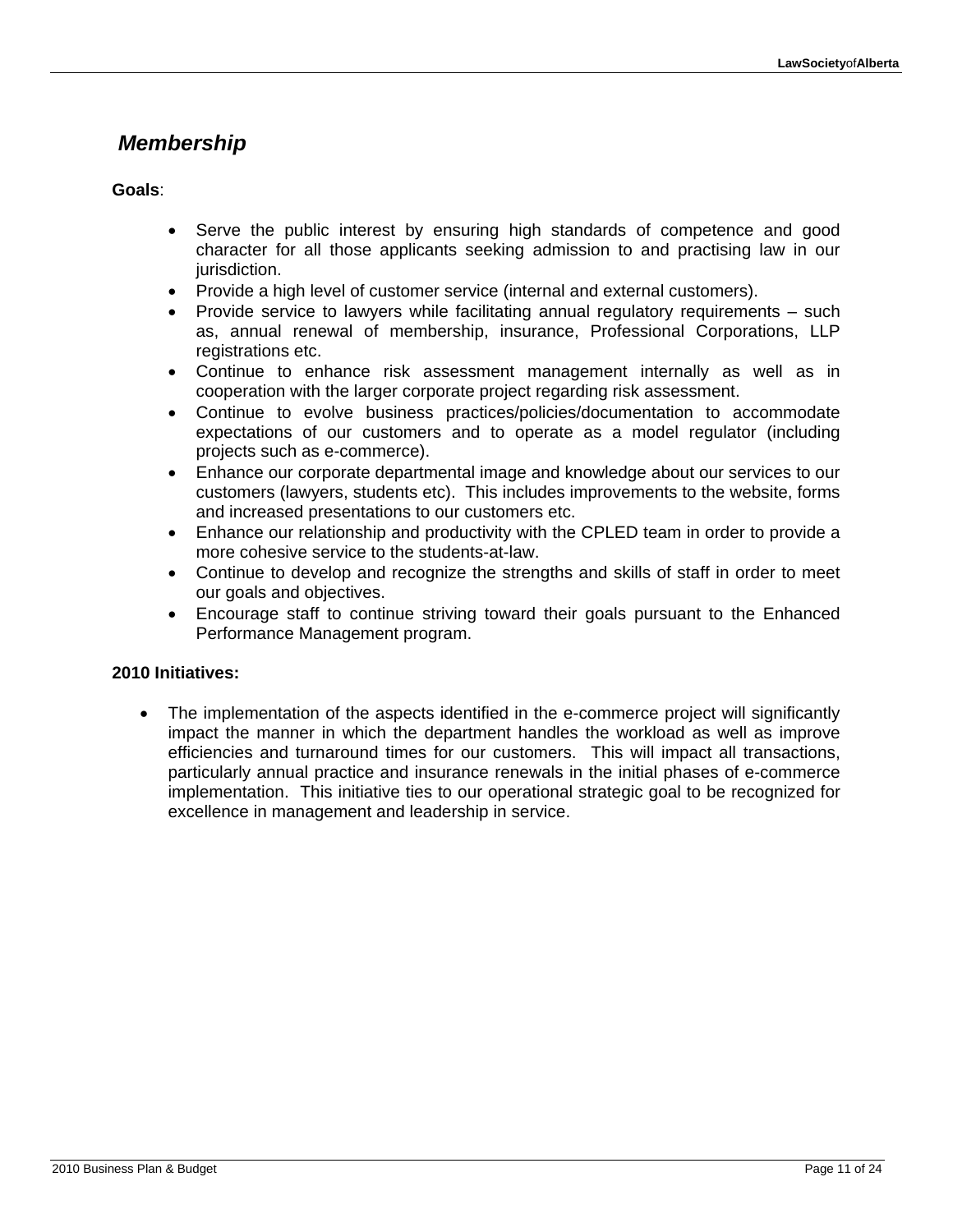### <span id="page-11-0"></span>*Complaints and Conduct Hearings*

#### **Goals**:

- Deal with every complaint to ensure it is investigated in an effective and timely manner.
- Deal with matters in practice review when risk appears remediable.
- Prosecute matters in an effective and timely manner.
- Maintain a risk assessment program that supports and furthers the goals and objectives identified in the strategic plan.

#### **2010 Initiatives:**

- Achieve the performance goals for formal complaints. This initiative relates to our operational strategic goal to be highly trusted by our stakeholders.
- Complete a review of the Integrated Risk Assessment Program (IRAP) to determine the effectiveness of the program and to ensure it is responding to the needs of the LSA in providing timely information in an easily understood reporting format. This initiative is a key element in our ability to effectively manage risk in the public interest.
- Utilize the results from complainant/lawyer satisfaction surveys to enhance service to these stakeholders. This initiative ties to our operational strategic goal to be recognized for excellence in service.

### <span id="page-11-1"></span>*Professionalism and Competence*

#### **Goals:**

- Support the professionalism and competence of lawyers through Practice Advisors providing ethics and practice management, the Law Review, CPD, independence of the legal profession, access to justice, Equity Ombudsperson, Access to Justice Committee, Pro Bono Law Alberta (PBLA), Practice Advisory committees, Alberta Lawyer Assistance Program (ASSIST), and the Western Conveyancing Protocol.
- Provide legal research resources through libraries and the Canadian Legal Information Institute (CanLII).

### **2010 Initiatives:**

- Complete the second annual cycle of the CPD program.
- Commence a full examination of other practitioner support programs.
- Based on the 2009 work of the Access to Justice Committee, develop the LSA's policy position on access to justice priorities.
- The above initiatives relate most directly to our operational strategic goal of being highly trusted as the regulator of the legal profession.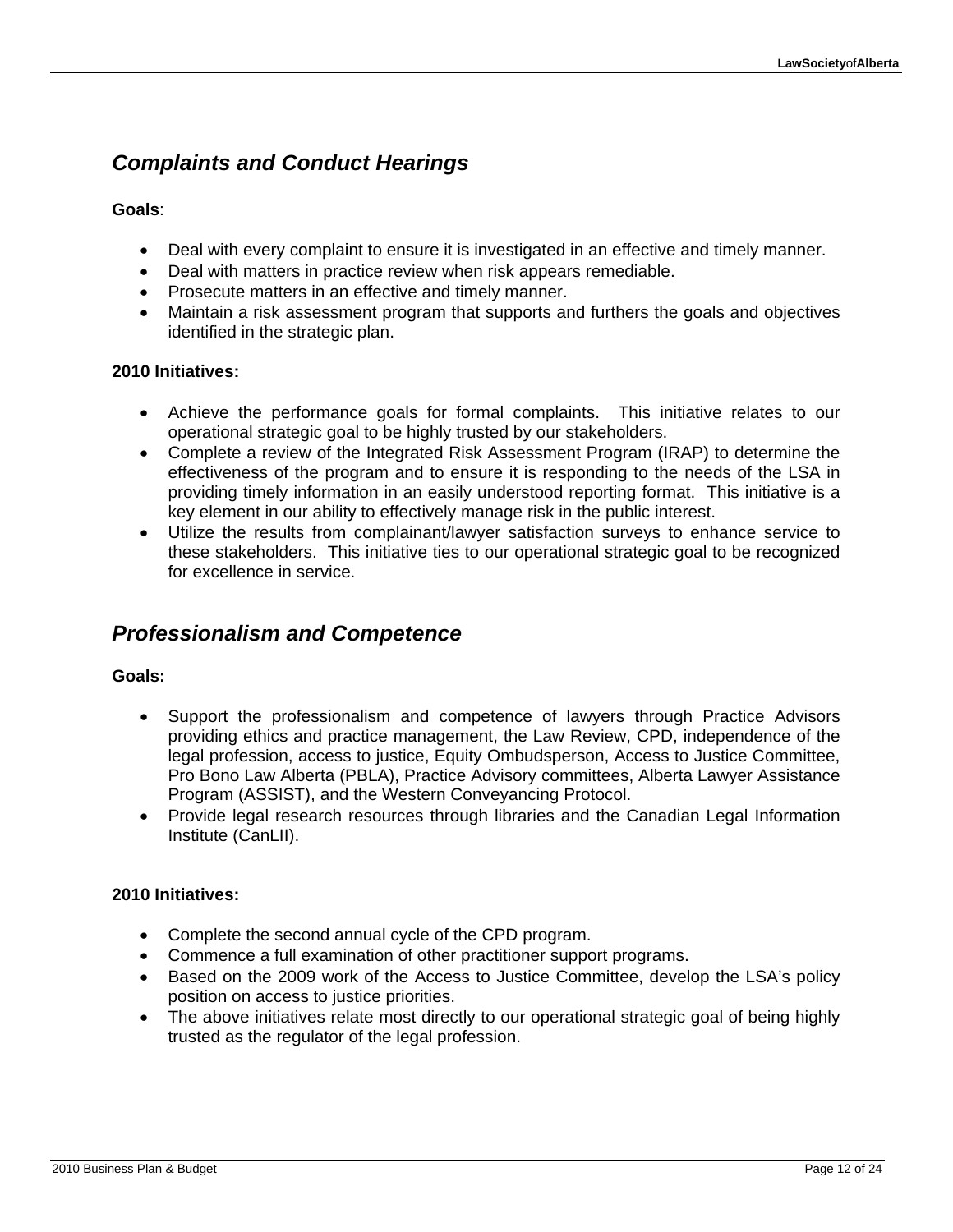### <span id="page-12-0"></span>*Governance*

### **Goals:**

- Sustain effective governance of the Law Society through committees and the Benchers.
- Provide training and information to assist the Benchers in their work.
- Manage policy issues, and prepare policy matters for Bencher discussion.
- Be an active participant in national governance of the profession (primarily through the FLSC).

### **2010 Initiatives:**

- The Policy and Research department will continue to refine the policy development process.
- Refine the process for Bencher meeting support, including agenda development, material preparation and minute taking.
- Policy and Research department will assume responsibility for the orientation program for Benchers and committee members and develop consistent programs to be implemented throughout the governance year.
- Active support for the national standards initiative of the Canadian law societies.
- Support the Benchers in developing governance policies and procedures, including strategic planning.
- The above initiatives tie most directly to our operational strategic goal to be a leader organization of choice for volunteers (Benchers and committee members).

### <span id="page-12-1"></span>*Organizational Support*

### **Goals:**

*Counsel Department Goals:* 

- Move the hearings caseload in accordance with timeliness benchmarks.
- Provide excellent legal advice to internal clients.
- Identify, analyze and manage risks to the effectiveness and operations of the LSA.
- Provide excellent counsel support to strategic initiatives requiring counsel input.
- Maintain expertise as a resource on solicitor/client privilege.
- Be recognized as a model counsel department for all Law Societies.
- Maintain excellence in retention and hiring of staff.

### *Corporate Services Department Goals:*

- Provide accounting services to the LSA, ALIA and affiliated organizations.
- Support the LSA's record keeping, knowledge management and privacy responsibilities.
- Provide effective support for communications to the public, the profession, stakeholders and staff.
- Provide information technology services to the organization to track relevant information and permit management of key business processes.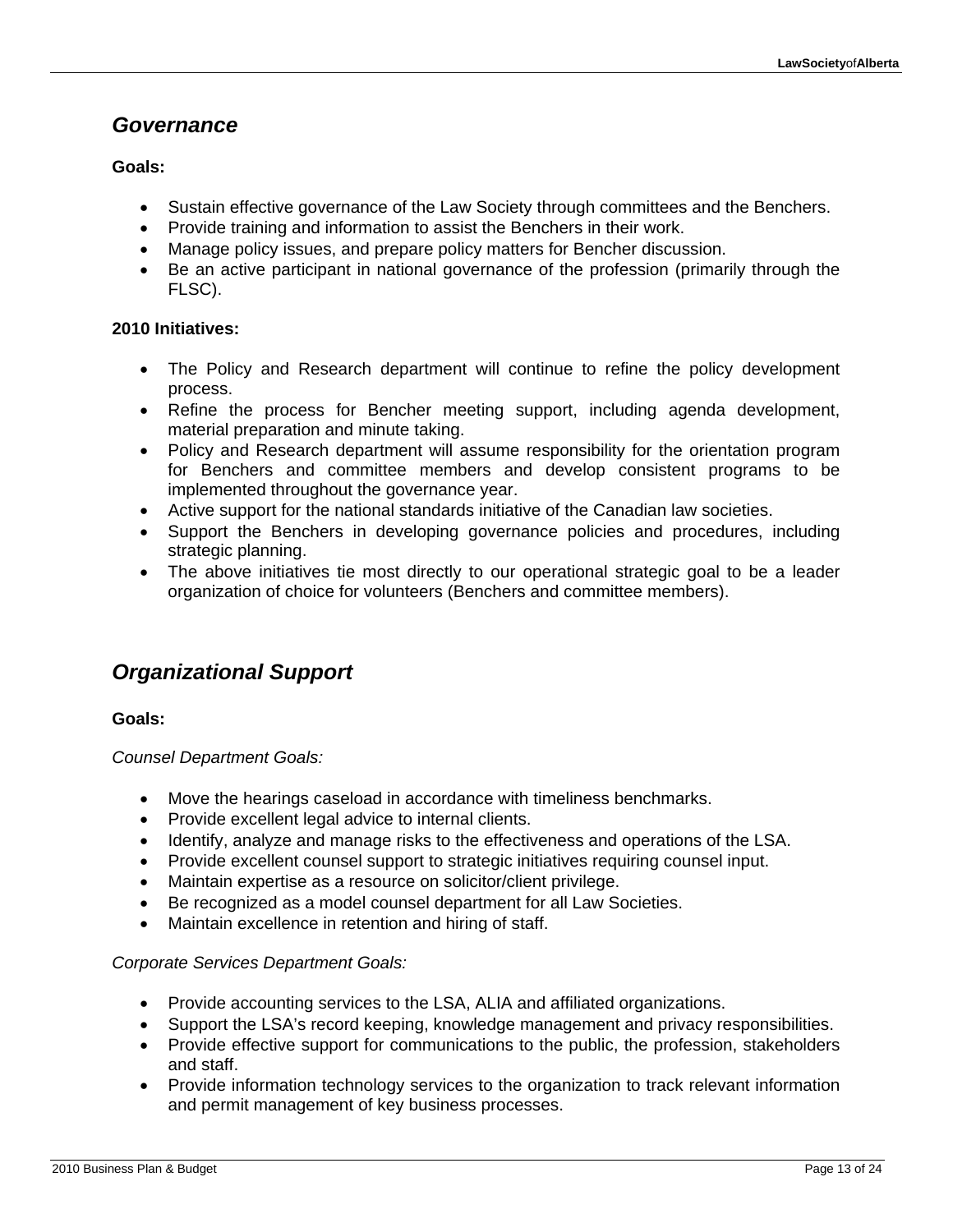• Provide office services support including leased premises management, document reproduction services and supplies.

#### *Human Resources Department Goals:*

- Operate a model HR business unit to ensure HR policies and practices are integrated and aligned with our organizational mission, vision, goals, objectives, and strategic initiatives.
- Support all departments in meeting their goals, objectives, and strategic initiatives as they relate to human resource initiatives.
- Provide timely and efficient service to our customers.
- Support our organization in realizing our goal of becoming a model regulator and to be a leader organization of choice for staff by continuing to build and focus on strategic recruiting, hiring, developing, and retaining a competent and dedicated workforce.

#### **2010 Initiatives:**

#### *Counsel Department Initiatives:*

- Complete the transition of caseload reporting and analysis from a manual system to the Legal Suite case management software.
- Introduce new communication strategies to:
	- o Encourage consultation with the counsel department for issues requiring legal advice or risk assessment; and
	- o Enhance the communication with complainants and witnesses.
- Take a lead role in the preliminary development of an electronic document management program.
- These initiatives are designed to achieve our operational strategic goals to be highly trusted and to manage risk in the public interest.

#### *Corporate Services Initiatives:*

- Commence implementation of the recommendations stemming from the external consultant's review and audit of our communications program.
- Plan, develop and implement communications strategies in support of Bencher-driven initiatives including, but not limited to: Safety of Trust Property, Continuing Professional Development, Alternate Delivery of Legal Services, National Standards, Sole Practitioner Supports, Access to Justice, and the model Code of Conduct.
- Leverage the newly renovated website to fulfill ongoing and upcoming communications strategies and to support e-commerce initiatives.
- Plan and implement e-commerce capability designed to enhance service to lawyers and to improve internal workflow effectiveness and efficiency.
- Address the long-term office space requirements in Edmonton and Calgary.
- Plan and implement the rationalization of the LSA and ALIA business cycles.
- The above initiatives tie most directly to our operational strategic goal to be recognized for excellence in management and leadership in service.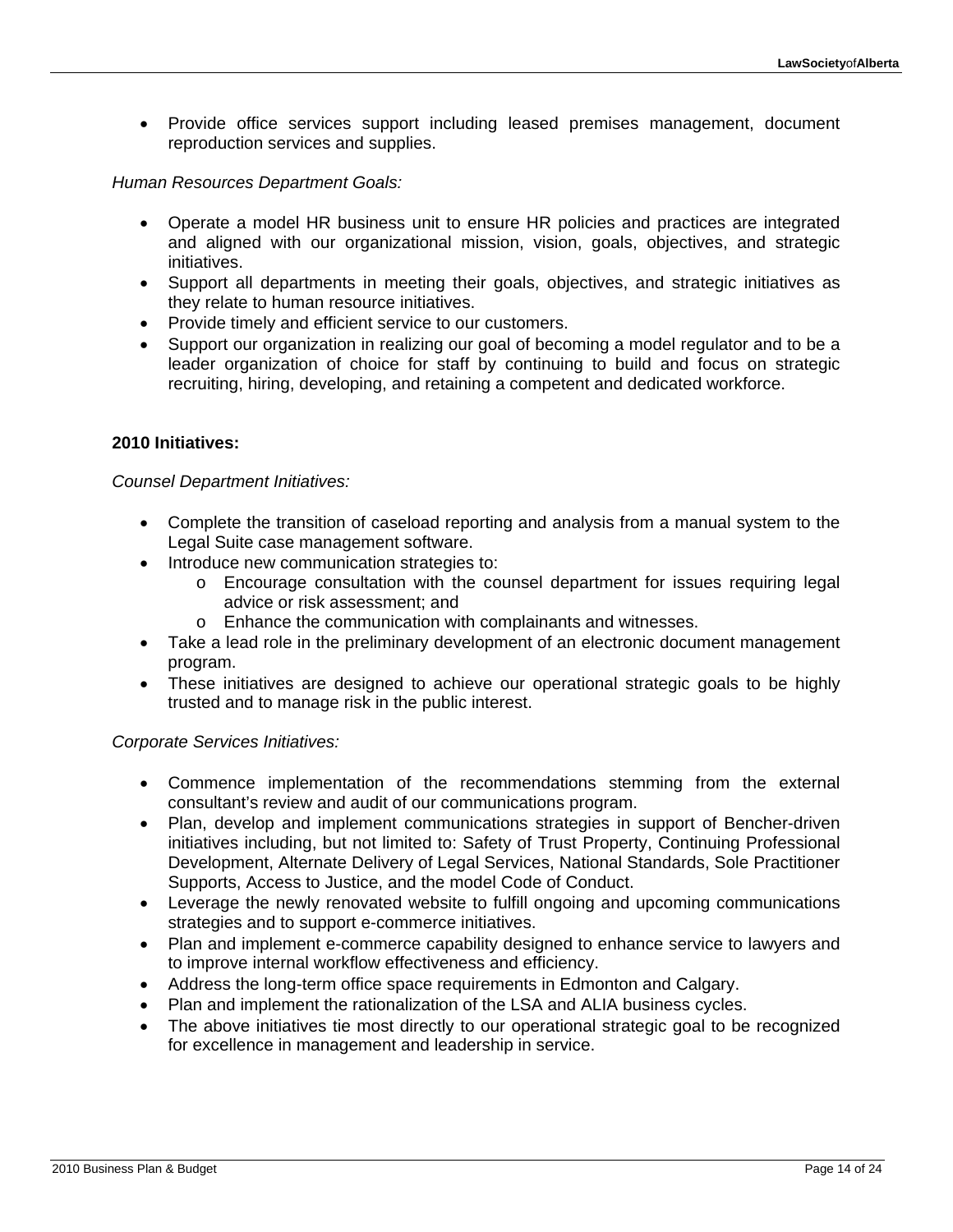*Human Resource Department Initiatives*:

- Redesign HR roles and responsibilities to align with recommendations from the organizational review being conducted by an external consultant and the implications of this business plan.
- Finalize the development of a formal strategic recruitment program.
- Establish a formal process to support performance improvement.
- Complete a training needs analysis and recommend a training and development framework.
- Investigate best practices for employee recognition to enhance the existing recognition program.
- Create and implement an employee survey feedback methodology to support the mission, vision, and core values of the LSA.
- Provide process improvement and change management support for the HR implications of new information technology.
- The above initiatives relate directly our operational strategic goal to be a leader organization of choice for staff.

### <span id="page-14-0"></span>*Public Protection (Assurance Fund)*

#### **Goals:**

- Provide mandatory professional liability coverage in a cost effective manner.
- Manage every claim to ensure a fair and timely outcome.
- Finance the Assurance Fund in an economically sustainable manner.
- Fairly compensate those who lose money when trust account defalcations occur.
- Conduct a Rule130 audit of every firm with a trust account, once every seven years.
- Identify areas of potential loss and develop programs to assist lawyers to avoid such loss.

### **2010 Initiatives:**

 Initial implementation of the recommendations of the Safety of Trust Implementation Task Force. This initiative relates directly to our operational strategy to manage risk and stand up for the public interest.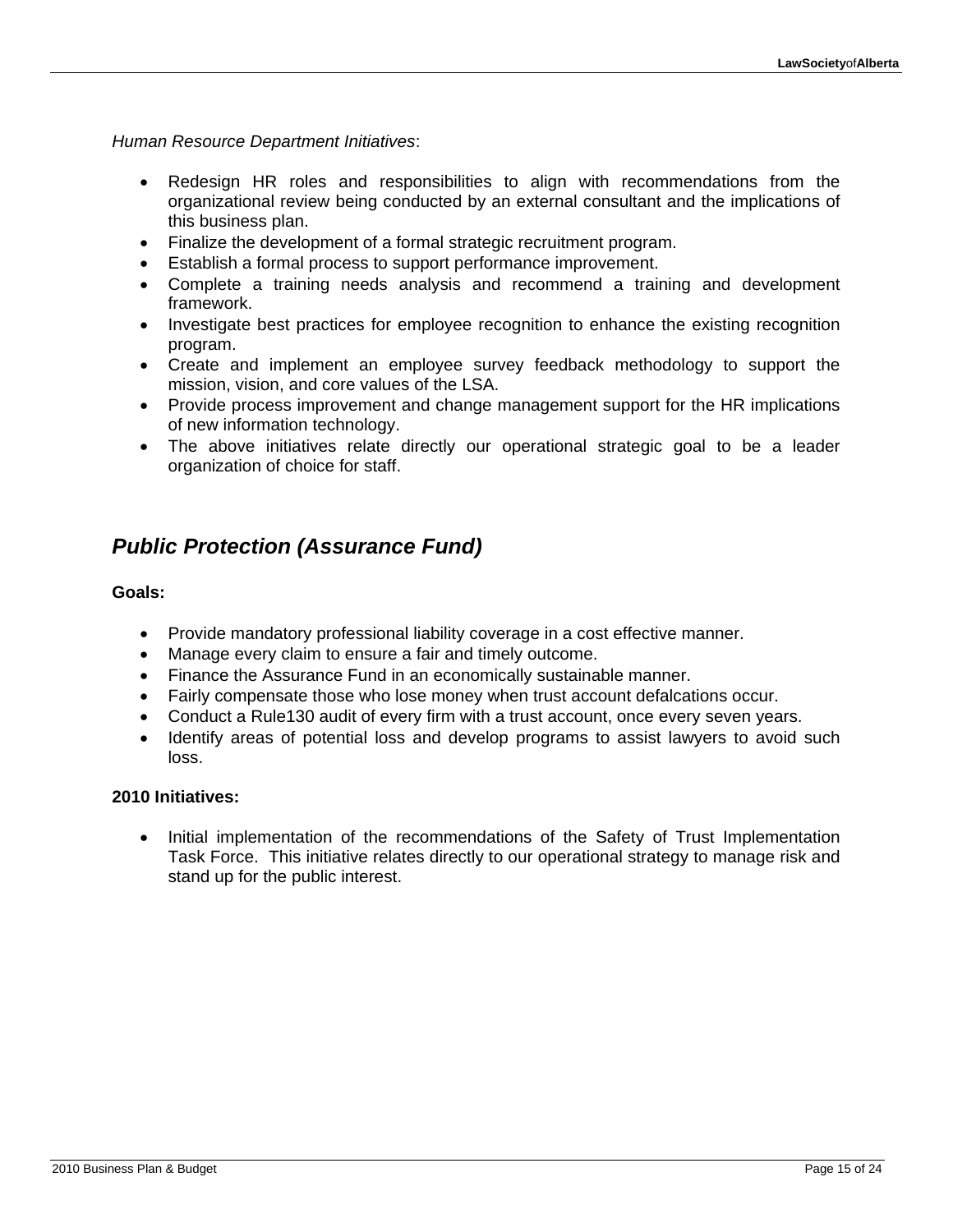# <span id="page-15-0"></span>**Target Fund Balances**

### <span id="page-15-1"></span>*General Fund*

At the end of any given fiscal period, the balance in the General Fund represents the difference between our assets and liabilities in the fund. This amount is basically the accumulated sum of the fund's earnings in excess of expenses from the inception of the LSA. Consequently, we often refer to this balance as the "accumulated surplus". By way of example, the balance in the fund at October 31, 2008 is broken down as follows:

| <b>Current assets (mostly cash)</b>                                    | \$5,254,000 |  |  |  |  |  |  |  |  |  |  |  |
|------------------------------------------------------------------------|-------------|--|--|--|--|--|--|--|--|--|--|--|
| Capital assets (furniture, computers<br>and<br>leasehold improvements) | \$1,641,000 |  |  |  |  |  |  |  |  |  |  |  |
| Current liabilities (mostly trade payables)<br>(\$1,135,000)           |             |  |  |  |  |  |  |  |  |  |  |  |
| Long-term liabilities                                                  | (\$925,000) |  |  |  |  |  |  |  |  |  |  |  |
|                                                                        |             |  |  |  |  |  |  |  |  |  |  |  |
| Fund balance (the net of the above amounts)                            | \$4,835,000 |  |  |  |  |  |  |  |  |  |  |  |

Essentially, the amount in the fund balance is the financial resources available to sustain the operations of the General Fund into the future. This amount will increase (or decrease) based on the net operating results of the General Fund (revenues less expenses). Since capital assets typically have limited cash value and we need to keep them around to get our work done anyway, the actual financial resources available at October 31, 2008 were \$3,194,000 (or \$4,835,000 less \$1,641,000). Put another way, the \$3,194,000 is the current liquid assets (cash and assets readily convertible into cash) less all liabilities (or \$5,254,000 less \$1,135,000 less \$925,000).

For planning and budgeting purposes, it's important to get a sense of the target fund balance we need to keep in reserve. If the fund (or accumulated surplus) balance gets too low, we risk being unable to adequately fund our operations without raising lawyer fees too dramatically or being forced to borrow operating funds from external sources. Alternatively, if the fund balance accumulates to too high a level, we are likely charging lawyers unnecessarily excessive fees and/or we are not spending enough to get all of our regulatory work done.

We need to establish a target fund balance threshold or range in case of unusual circumstances or emergencies. If, for some reason, our sources of cash declined dramatically, how much would we need in our accumulated surplus to keep the organization going until such time that additional cash flow could be secured? Obviously, this is a very hypothetical and subjective exercise. However, the analysis below is an attempt at quantifying a recommended (or target) balance for the General Fund.

The first issue to consider is what circumstances would cause our cash flow to decline to the point that we would need to rely on our accumulated surplus (or fund balance) to adequately fund our operations. While highly unlikely, the following hypothetical situations could occur: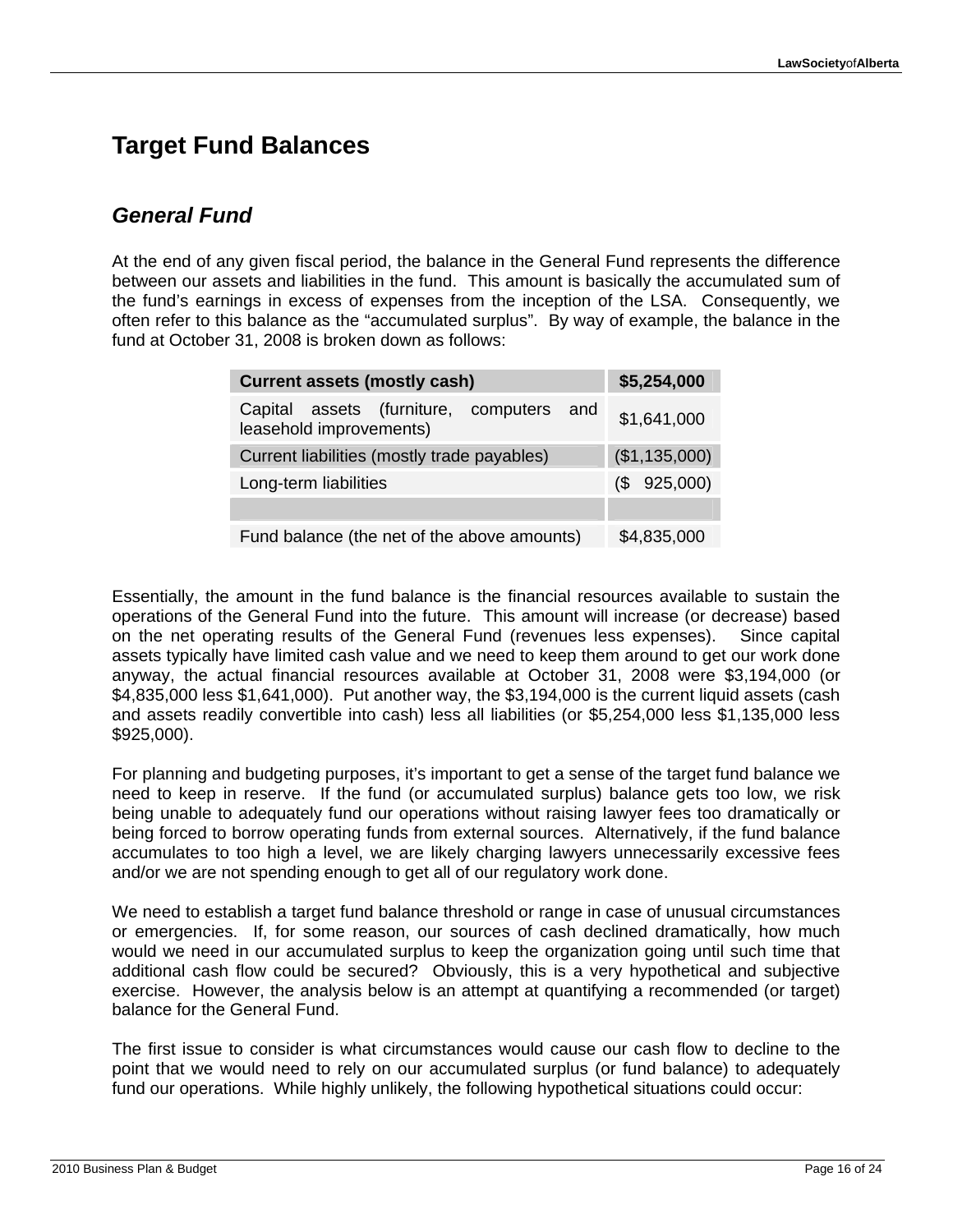- The LSA suffers a significant employee theft in excess of our insured amount of \$500K.
- The investment markets suffer a catastrophic loss resulting in a significant decline in the cash flow from and value of our invested resources.
- We make a large unbudgeted expenditure without considering the impact on our cash flow.
- The economy crashes, resulting in a severe decline in the collectability of lawyer fees.
- We have an unusually large increase in our budgeted expenditures that require additional cash resources between the end of our fiscal year (October 31) and the beginning of the next fee billing cycle (March 15).

Under one or more of these scenarios, what amount should we have in the accumulated surplus balance to feel comfortable that the LSA can continue operations until adequate cash flow is generated? In general, we would need financial resources for the following things:

- Operations;
- Significant planned special projects; and
- Contingencies (or unexpected expenditures).

#### *Operations***:**

Operating expenses include recurring expenditures like wages, rent, contract services and supplies required for the normal and planned operation of General Fund activities. Our monthly operating cash flow requirements can be estimated by looking at our budgeted operating expenses for the coming year. If we were to run out of operating cash resources, the issue then becomes how long it would take us to get approval to issue a special levy on Alberta lawyers and get a significant portion of that cash flow through the door. It would be this period of time for which we would need to cash flow our operations. In such an unusual situation, we estimate it would take about one to two months to generate sufficient cash flow from a special assessment. Consequently, we would need about 10% to 15% of our annual operating expenditure budget to see us through.

#### *Special projects:*

These are non-recurring activities outside the scope of our normal, recurring operations. The 100<sup>th</sup> Anniversary project is a good example of this type of non-recurring activity/expenditure. Another example would be the amount we might need to spend on the Safety of Trust Property project.

#### *Contingencies:*

Contingencies are significant expenditures that we can't plan for and are very difficult to predict both in terms of amount and probability of occurrence. Such contingencies could take the form of a civil matter that creates a large unplanned liability that needs to be settled. Another example would be a complicated and expensive conduct matter that needs to be dealt with during the current budget cycle. There can be situations where Assurance Fund claims need to be settled before the adjudicative process can be applied. Such claims would have to be paid through the General Fund as the Assurance Fund cannot issue settlement payments. It's very difficult to quantify the potential financial impact of such contingencies, but they could likely range between \$500K and \$1 million.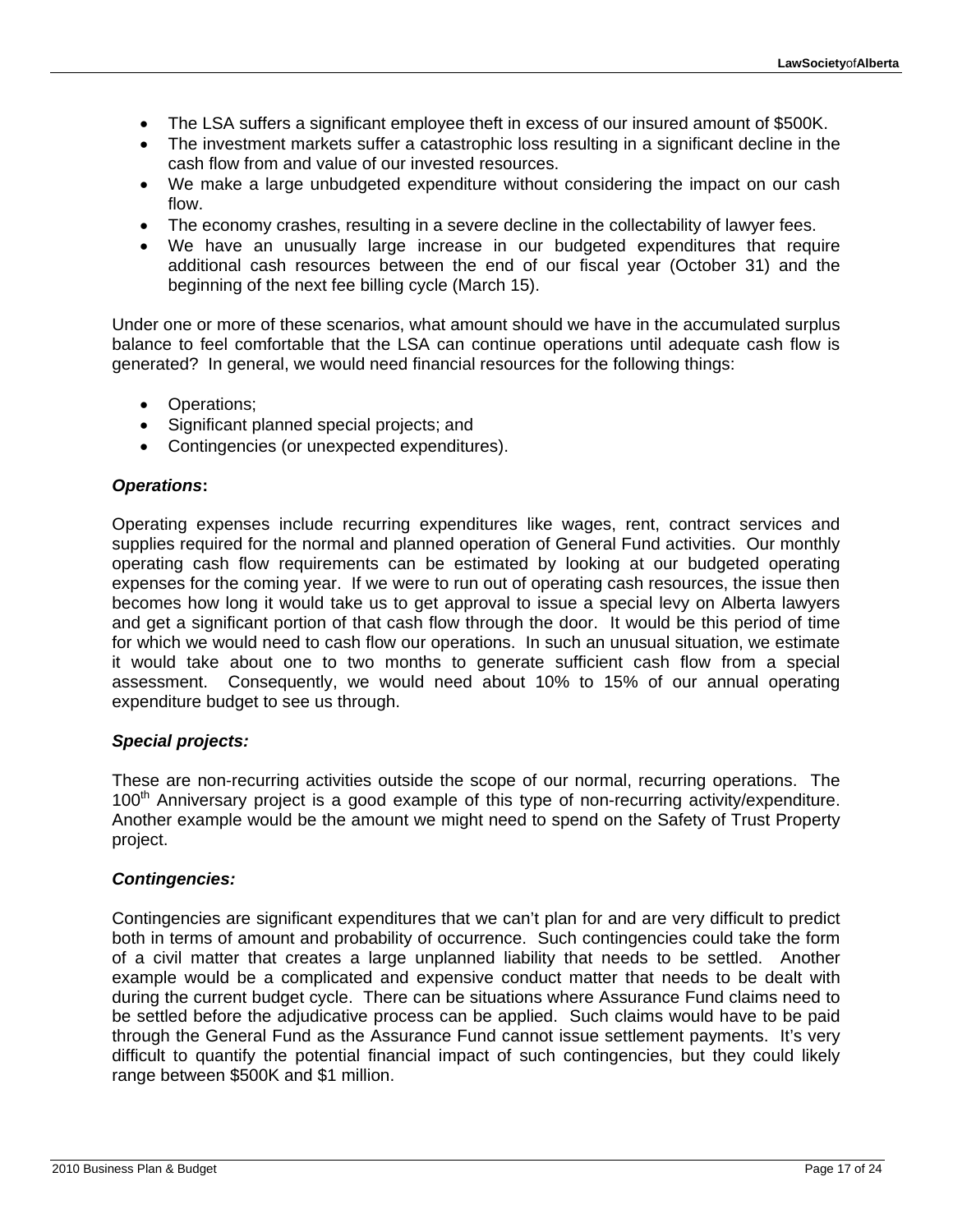### *Target General Fund Balance*

Based on the above analysis, the LSA should maintain the General Fund (or the accumulated surplus) in the following range:

| The amount invested in capital assets       | \$1,700,000                |
|---------------------------------------------|----------------------------|
| Operating cash flow                         | \$1,500,000 to \$2,000,000 |
| Special projects - Safety of Trust Property | \$200,000                  |
| Contingencies                               | \$500,000 to \$1,000,000   |
| <b>Target General Fund balance</b>          | \$3,900,000 to \$4,900,000 |

We will need to revisit this target fund balance amount each year as our circumstances change.

As illustrated in Appendix 2, the proposed General Fund budget places the anticipated fund balance well below the range indicated above. The larger than anticipated deficit in 2009 has brought the fund balance down considerably. The Benchers may need to consider additional practice fee increases over the next few years to build the fund back toward the target amount.

### <span id="page-17-0"></span>*Assurance Fund*

As indicated in Appendix 2 the projected Assurance Fund (or contingency reserve) balance at October 31, 2009 is \$8.8 million. This represents the financial resources available in the Assurance Fund for contingencies after taking into account our estimated liability for claims and costs (the net claims reserve).

The risk that we would need to utilize a significant portion of the Assurance Fund contingency reserve relate to the following circumstances:

- There is a catastrophic loss that puts us over the \$11.5 million insured level covered by our indemnity bond.
- We incur extraordinary investigation costs to deal with trust defalcations.
- There are additional major related claims that come to light after the year in which the initial claim was covered by our indemnity bond. Such subsequent claims may not be covered by our bond.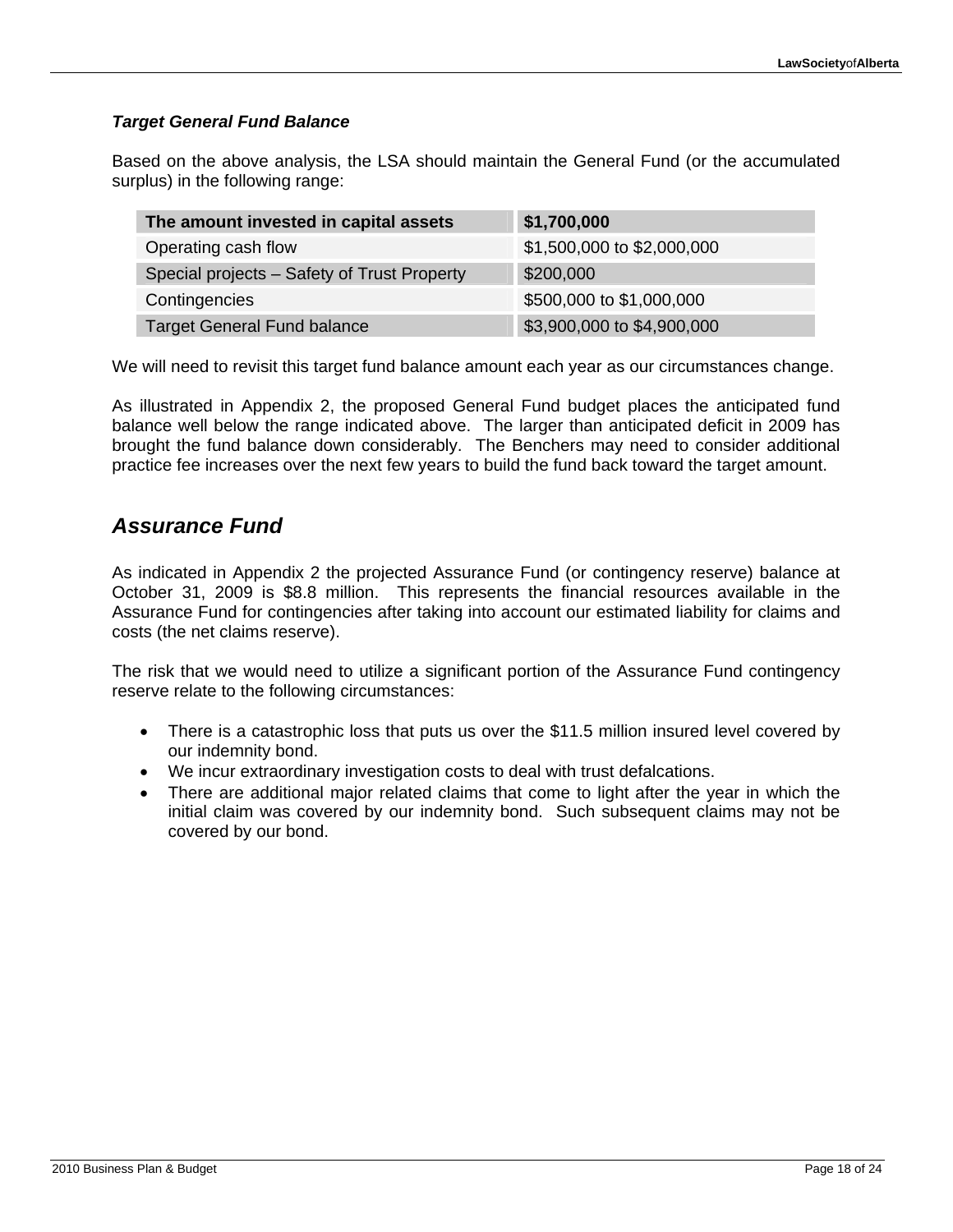# **Appendix 1 – Historical Fee Comparison**

<span id="page-18-0"></span>

|                                                                | <b>COMBINED ANNUAL FEES &amp; LEVIES</b><br>Proposed & Historical |       |                       |    |    |                       |          |                       |          |                       |       |                       |  |  |  |
|----------------------------------------------------------------|-------------------------------------------------------------------|-------|-----------------------|----|----|-----------------------|----------|-----------------------|----------|-----------------------|-------|-----------------------|--|--|--|
|                                                                | 2010                                                              |       | 2009                  |    |    | 2008                  |          | 2007                  |          | 2006                  |       | 2005                  |  |  |  |
| Practice fee (LSA)<br>Assurance levy (LSA)<br><b>Total LSA</b> | 1,475<br>570<br>2,045                                             |       | 1,270<br>665<br>1,935 |    |    | 1,160<br>635<br>1,795 |          | 1,095<br>635<br>1,730 |          | 1,040<br>425<br>1,465 |       | 1,020<br>260<br>1,280 |  |  |  |
| Insurance levy (ALIA)                                          | 2,600<br>4,645                                                    |       | 1,800<br>3,735        |    |    | 1,900<br>3,695        |          | 2,241<br>3,971        |          | 2,770<br>4,235        |       | 2,583<br>3,863        |  |  |  |
| Annual Increase (Decrease)                                     |                                                                   | \$910 |                       | \$ | 40 |                       | \$ (276) |                       | \$ (264) |                       | \$372 |                       |  |  |  |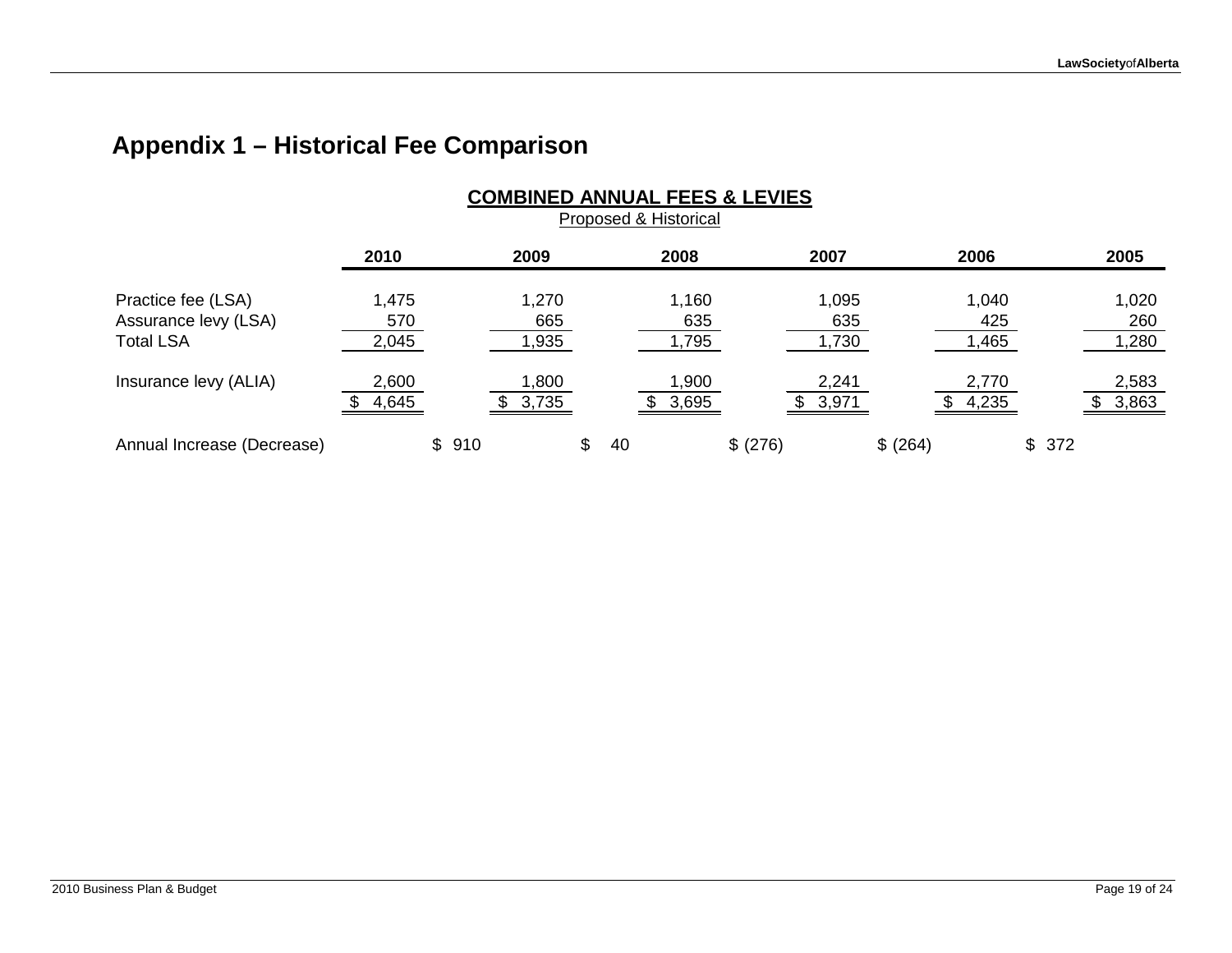# **Appendix 2 – Fund Balance Analysis**

<span id="page-19-0"></span>

|                                                   | General                                                 |     | <b>Assurance</b>       |                               | <b>Viscount Bennett</b> |      | <b>Total</b> |
|---------------------------------------------------|---------------------------------------------------------|-----|------------------------|-------------------------------|-------------------------|------|--------------|
|                                                   | <b>Unrestricted &amp;</b><br><b>Invested in Capital</b> |     | Contingency<br>reserve | <b>Scholarship</b><br>reserve |                         |      |              |
| Balance October 31, 2008 (Audited F/S)            | \$<br>4,835,243                                         | S.  | 6,890,427              | \$                            | 1,106,120               | - \$ | 12,831,790   |
| 2009 excess (deficiency) of revenue over expenses | (2,004,391)                                             |     | 1,905,549              |                               | 49,380                  |      | (49, 462)    |
| Balance October 31, 2009 (Forecast)               | 2,830,852                                               |     | 8,795,976              |                               | 1,155,500               |      | 12,782,328   |
| 2010 excess (deficiency) of revenue over expenses | 56,832                                                  |     | (17, 356)              |                               | 2,680                   |      | 42,156       |
| Balance October 31, 2010 (Budget)                 | 2,887,684                                               | \$. | 8,778,620              |                               | 1,158,180               |      | 12,824,484   |

Law Society of Alberta Fund Balance Analysis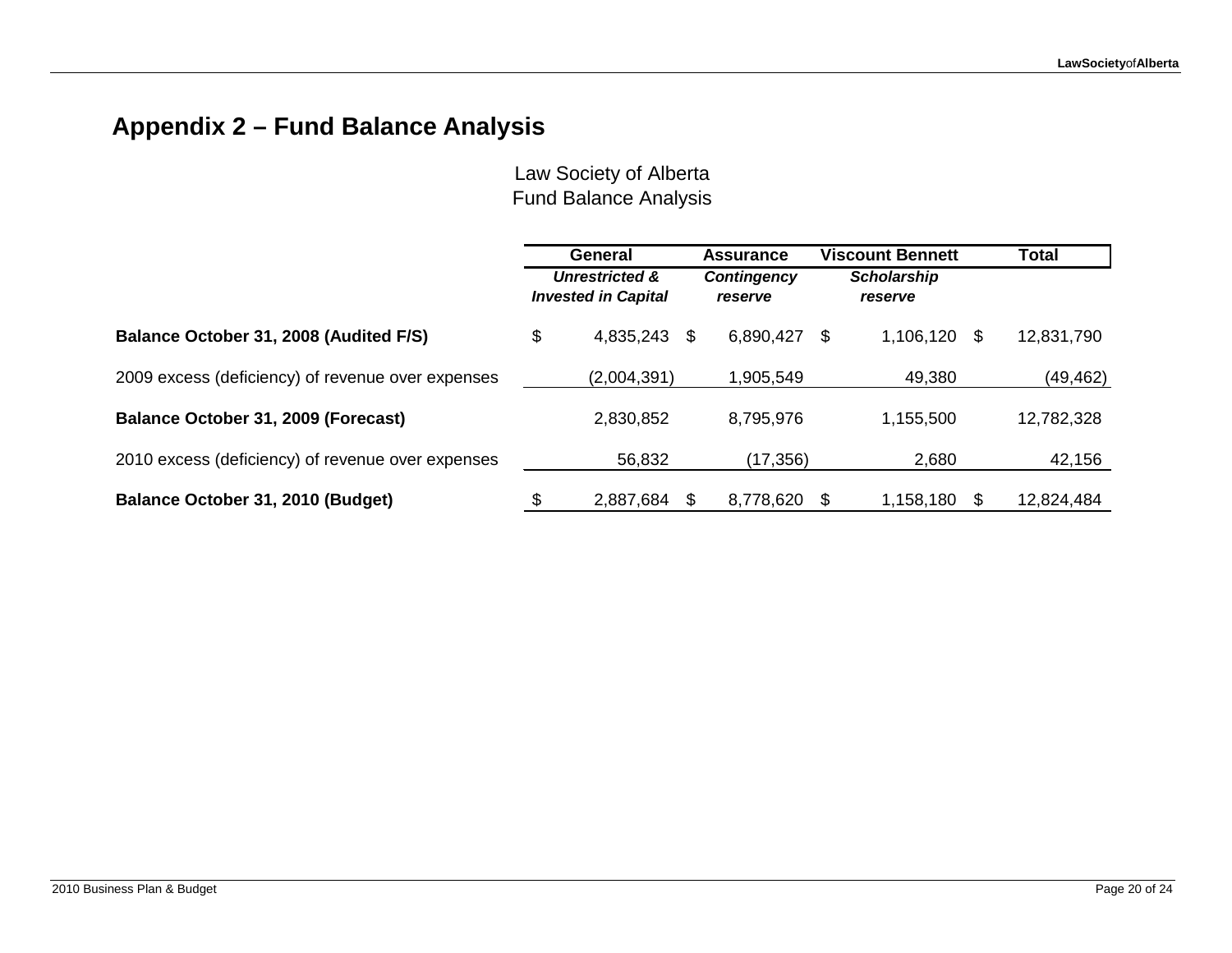# **Appendix 3 – Assurance Fund Reserve Summary**

### The Law Society of Alberta Assurance Fund Reserve Summary October 31

<span id="page-20-0"></span>

|                                         | 2008             |  | 2007  | 2006 |            |  | 2005    |     | 2004  |      | 2003                     |
|-----------------------------------------|------------------|--|-------|------|------------|--|---------|-----|-------|------|--------------------------|
| Net Reserve - Beginning of Year (000's) | \$<br>$3,292$ \$ |  | 2,975 | - \$ | $3,335$ \$ |  | 2,937   | \$. | 2,216 | - \$ | 683                      |
| Less: Claims Paid                       | (321)            |  | (201) |      | (853)      |  | (1,531) |     | (48)  |      | $\overline{\phantom{0}}$ |
| Add: Current Provision                  | (211)            |  | 518   |      | 493        |  | 1,929   |     | 769   |      | ,533                     |
| Net Reserve - End of Year               | \$<br>2,760      |  | 3,292 | S    | 2,975      |  | 3,335   |     | 2,937 |      | 2,216                    |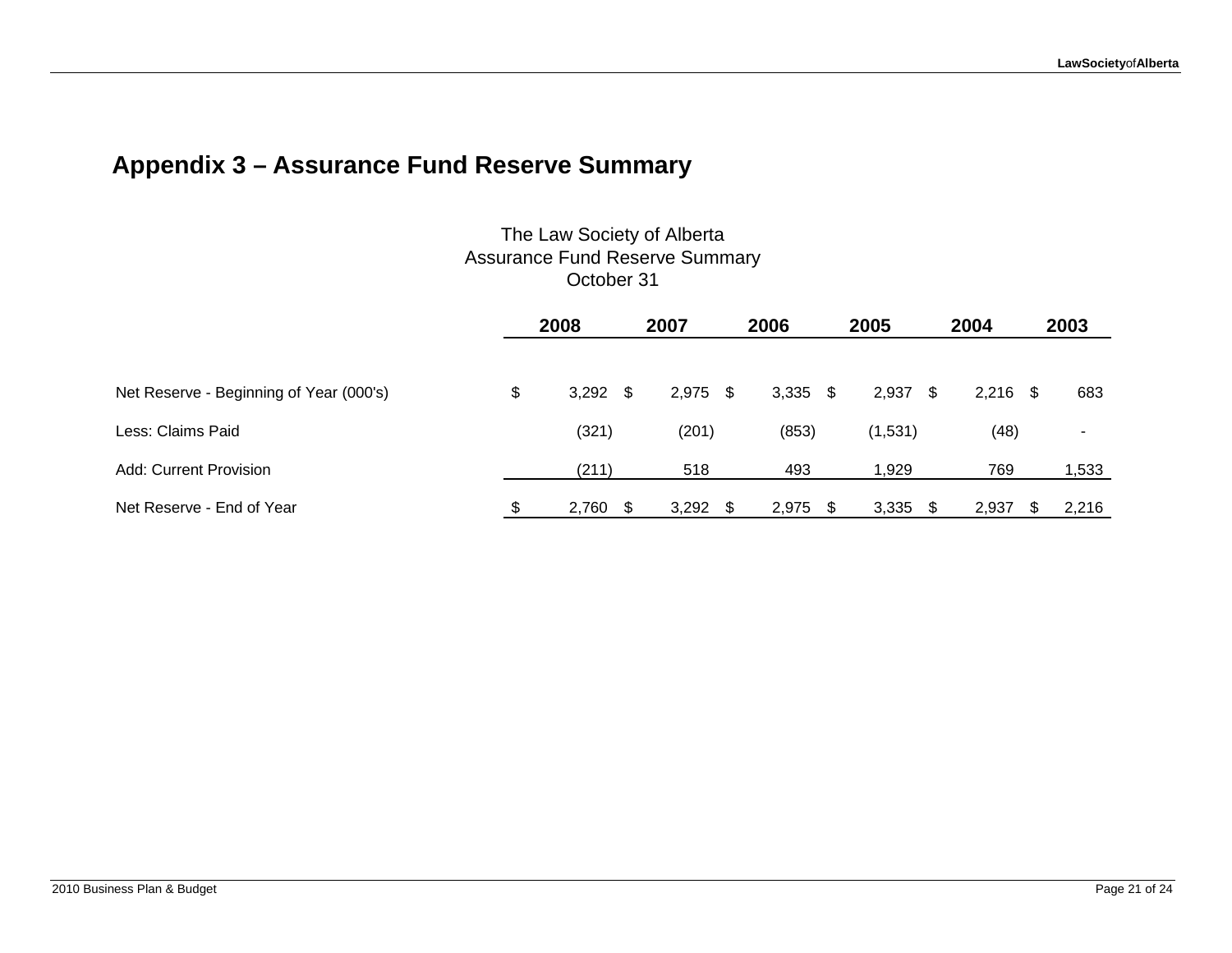

# <span id="page-21-0"></span>**Appendix 4 – Active Membership Growth Analysis**

**The Law Society of Alberta Membership Growth Rate - Active Members Budget 2010**

|                                                           | 1994  | 1995  | 1996  | 1997  | 1998  | 1999  | 2000  | 2001  | 2002  | 2003                                    | 2004  | 2005  | 2006  | 2007  | 2008  | 2009  |
|-----------------------------------------------------------|-------|-------|-------|-------|-------|-------|-------|-------|-------|-----------------------------------------|-------|-------|-------|-------|-------|-------|
| Nov                                                       | 5,554 | 5.763 | 5.861 | 5.980 | 6,137 | 6,375 | 6,548 | 6,731 | 6,929 | 6,938                                   | 7,301 | 7,535 | 7.689 | 7,929 | 8.112 | 8,309 |
| Dec                                                       | 5,574 | 5,765 | 5,875 | 5,999 | 6,162 | 6,406 | 6,578 | 6,770 | 6,953 | 6,975                                   | 7,329 | 7,553 | 7,710 | 7,958 | 8,136 | 8,328 |
| Jan                                                       | 5,597 | 5.778 | 5,880 | 6,008 | 6,155 | 6,408 | 6,582 | 6,781 | 6,976 | 7,002                                   | 7,347 | 7,553 | 7,713 | 7,962 | 8.149 | 8,333 |
| Feb                                                       | 5,603 | 5.775 | 5,873 | 6,027 | 6,177 | 6,425 | 6,594 | 6,824 | 6,991 | 7,019                                   | 7,359 | 7,564 | 7,705 | 7,956 | 8,152 | 8,333 |
| Mar                                                       | 5,600 | 5,779 | 5.847 | 6,020 | 6,165 | 6,435 | 6,616 | 6,834 | 7,002 | 7,039                                   | 7,362 | 7,558 | 7.703 | 7,946 | 8,136 | 8,304 |
| Apr                                                       | 5,545 | 5.661 | 5.773 | 5.928 | 6.105 | 6,336 | 6,498 | 6,722 | 6,922 | 7,060                                   | 7,257 | 7,421 | 7,624 | 7.828 | 7.978 | 8,145 |
| May                                                       | 5,555 | 5,646 | 5,774 | 5,943 | 6,116 | 6,298 | 6,494 | 6,704 | 6,643 | 7,078                                   | 7,268 | 7,428 | 7,636 | 7,840 | 7,992 | 8,150 |
| Jun                                                       | 5,568 | 5,644 | 5,784 | 5,959 |       | 6,303 | 6,513 | 6,723 | 6,664 | 7,089                                   | 7,299 | 7,438 | 7,651 | 7,854 | 8,006 | 8,161 |
| Jul                                                       | 5,555 | 5.651 | 5.780 | 5.960 | 6,140 | 6,292 | 6,501 | 6.712 | 6.704 | 7,117                                   | 7,319 | 7.446 | 7.669 | 7.852 | 8.006 | 8,164 |
| Aug                                                       | 5,628 | 5.707 | 5,861 | 6,018 | 6,197 | 6,404 | 6,604 | 6,751 | 6,783 | 7,199                                   | 7,370 | 7,500 | 7,712 | 7,882 | 8,051 | 8,199 |
| Sep                                                       | 5,685 | 5.804 | 5.890 | 6.072 | 6,266 | 6,433 | 6,652 | 6,846 | 6,843 | 7,253                                   | 7,439 | 7,593 | 7.840 | 7.991 | 8.187 |       |
| Oct                                                       | 5,737 | 5,828 | 5,947 | 6,123 | 6,338 | 6,494 | 6,685 | 6,874 | 6,894 | 7,279                                   | 7,491 | 7,644 | 7,893 | 8,062 | 8,274 |       |
| Average                                                   | 5,600 | 5,733 | 5,845 | 6,003 | 6,178 | 6,384 | 6,572 | 6,773 | 6,859 | 7,087                                   | 7,345 | 7,519 | 7,712 | 7,922 | 8,098 | 8,243 |
|                                                           |       |       |       |       |       |       |       |       |       |                                         |       |       |       |       |       |       |
| Growth                                                    |       | 2.4%  | 2.0%  | 2.7%  | 2.9%  | 3.3%  | 2.9%  | 3.1%  | 1.3%  | 3.3%                                    | 3.6%  | 2.4%  | 2.6%  | 2.7%  | 2.2%  | 1.8%  |
|                                                           |       |       |       |       |       |       |       |       |       | Average Growth Rate over last two years |       |       |       |       | 2.0%  | 8,408 |
| Projected Membership (Average 2009 x Average Growth Rate) |       |       |       |       |       |       |       |       |       | 8,410 members                           |       |       |       |       |       |       |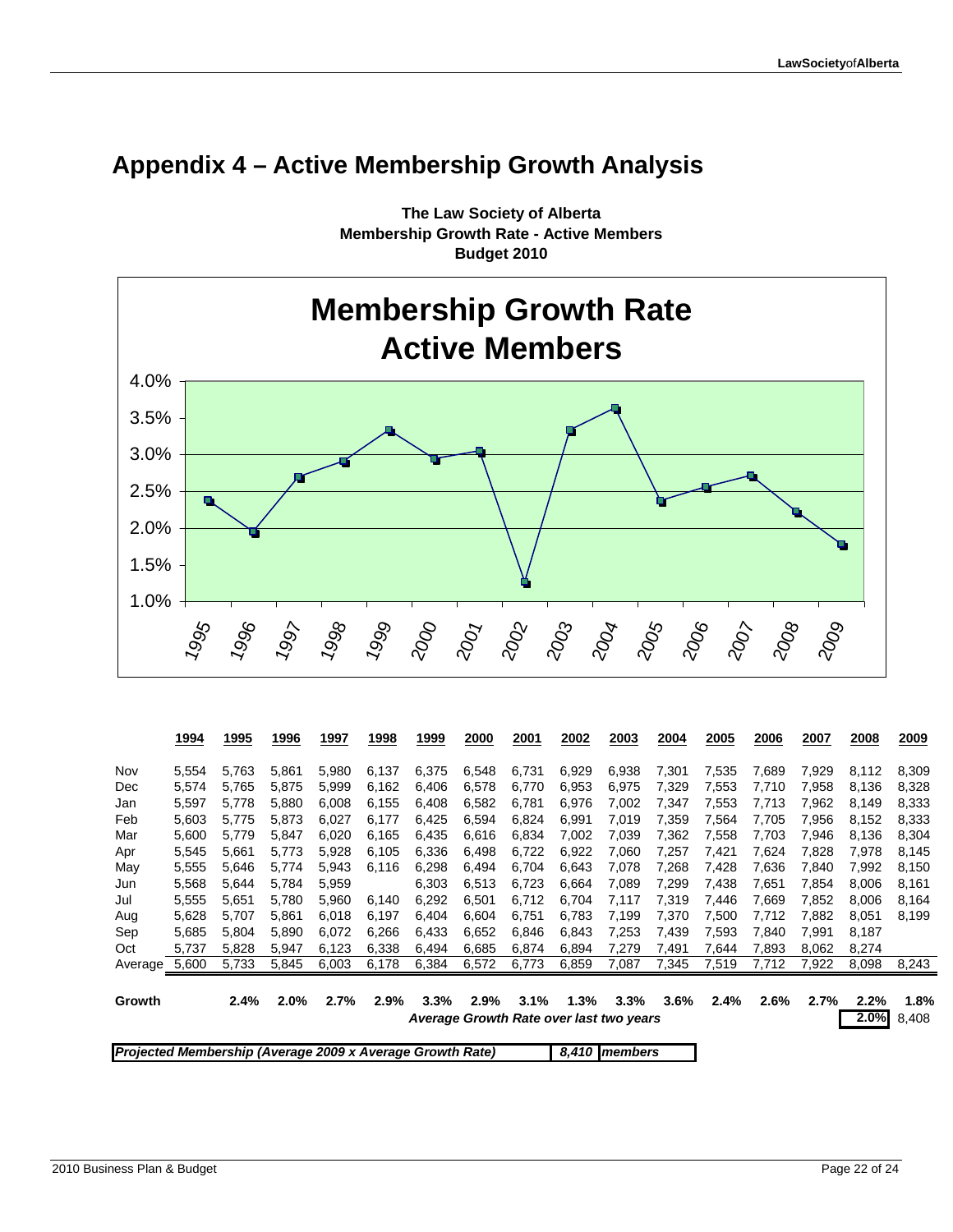<span id="page-22-0"></span>

### **Appendix 5 – Inactive Membership Growth Analysis**